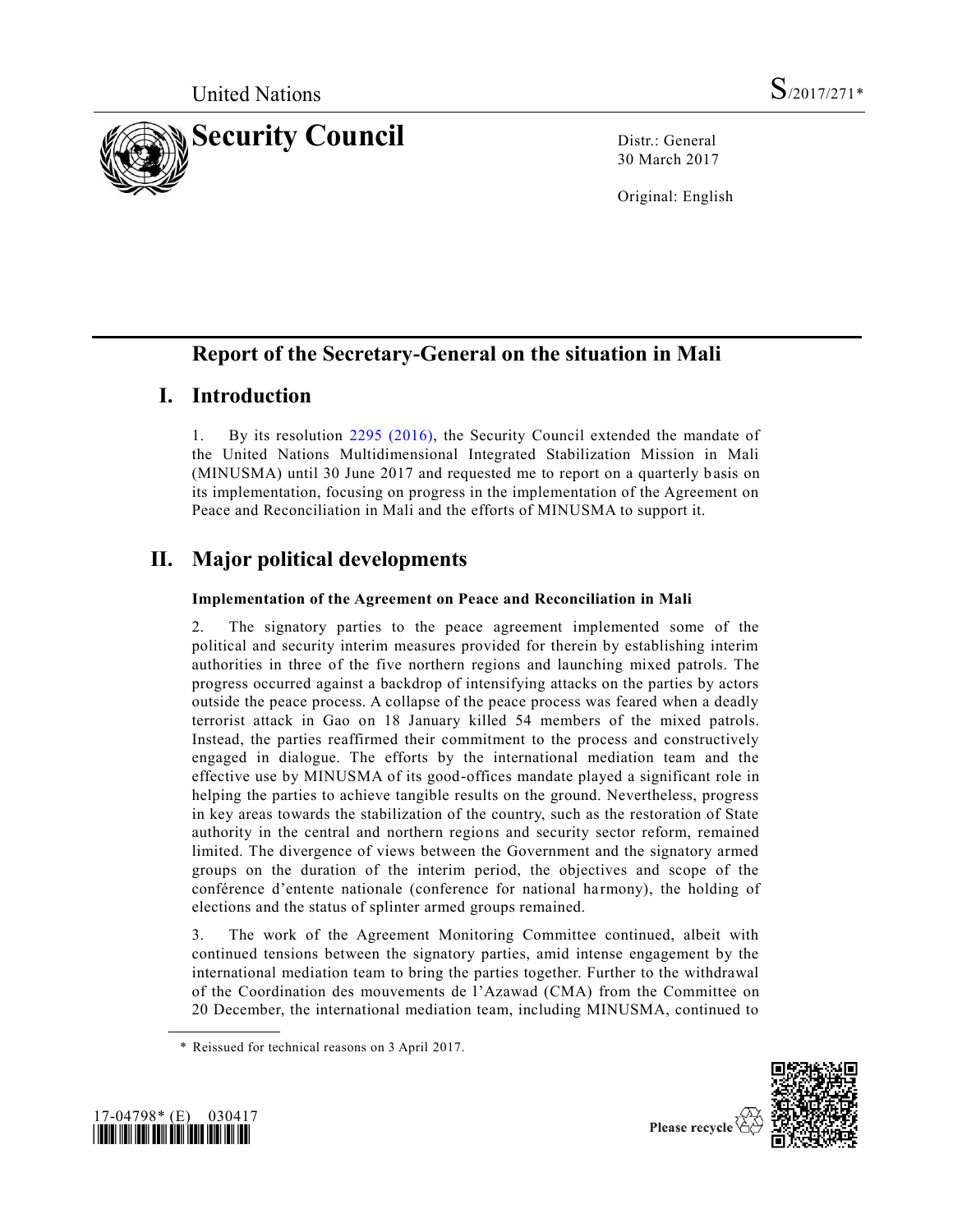encourage the group to resume its participation. On 16 January, MINUSMA and other stakeholders met the CMA leaders in Kidal and stressed the need to engage. CMA deplored what it saw as a lack of inclusiveness in the decision-making of the implementation process and delays in implementing interim measures, among other issues. It maintained its request for a high-level meeting to be held outside Bamako to overcome the stalemate. The fifteenth meeting of the Committee was held on 30 January in Bamako without the presence of CMA. Halfway through the meeting, the representatives of the Platform coalition of armed groups walked out in solidarity with CMA.

4. The Government nonetheless agree to hold a high-level meeting of the Agreement Monitoring Committee in Bamako in February. Subsequently, the international mediation team met the three signatory parties bilaterally to stress the importance of engaging in good faith to break the stalemate in the peace process. On 31 January, the signatory parties agreed to establish a tripartite working group, l ed by the Chair of the Committee, to prepare for the high-level meeting. From 7 to 9 February, meetings of the working group were held in Bamako, facilitated by the international mediation team. Participants prepared a position paper identifying hurdles to implementing the peace agreement with recommendations on ways to address them. The Mission provided technical, logistical and financial support to the meetings.

5. On 10 February, the Minister of State, Minister for Foreign Affairs and International Cooperation of Algeria, Ramtane Lamamra, the lead mediator, convened a high-level meeting of the Agreement Monitoring Committee. The delegation of the Government of Mali was headed by the Minister for Foreign Affairs, International Cooperation and African Integration, Abdoulaye Diop, and included the Minister of Defence and Veterans' Affairs, the Minister for Security and Civil Protection and the Minister for Decentralization and State Reform. The Ombudsman of Mali, Baba Hakim Haïdara, and the High Representative of the President for the implementation of the peace agreement, Mahamadou Diagouraga, also attended. CMA and the Platform were represented at the highest level. Among the international mediation team, ministers from the Governments of Algeria, Mauritania and the Niger attended, as did high-level representatives of the African Union, the Government of France and MINUSMA.

6. The meeting generated a renewed impetus for the implementation of the peace agreement by reaching agreement on a new timeline and arrangements for key pending interim measures, namely the establishment of the interim authorities in the five northern regions between 13 and 20 February and the launch of mixed patrols, beginning with Gao on 20 February. Participants also agreed on the allocation of positions for the interim authorities and transitional councils. The Government committed itself to consulting the signatory armed groups on the constitutional review, aligning the status of the armed groups' combatants participating in the mixed patrols to that of the Malian armed forces, compensating the families of the victims of the attack of 18 January on the Operational Coordination Mechanism in Gao, providing for the sustenance of combatants at the camps of the Mechanism in Gao, Kidal and Timbuktu and reviewing the appointments made for the regional offices of the National Disarmament, Demobilization and Reintegration Commission and the Truth, Justice and Reconciliation Commission, in consultation with the signatory armed groups. Participants also agreed to create a high-level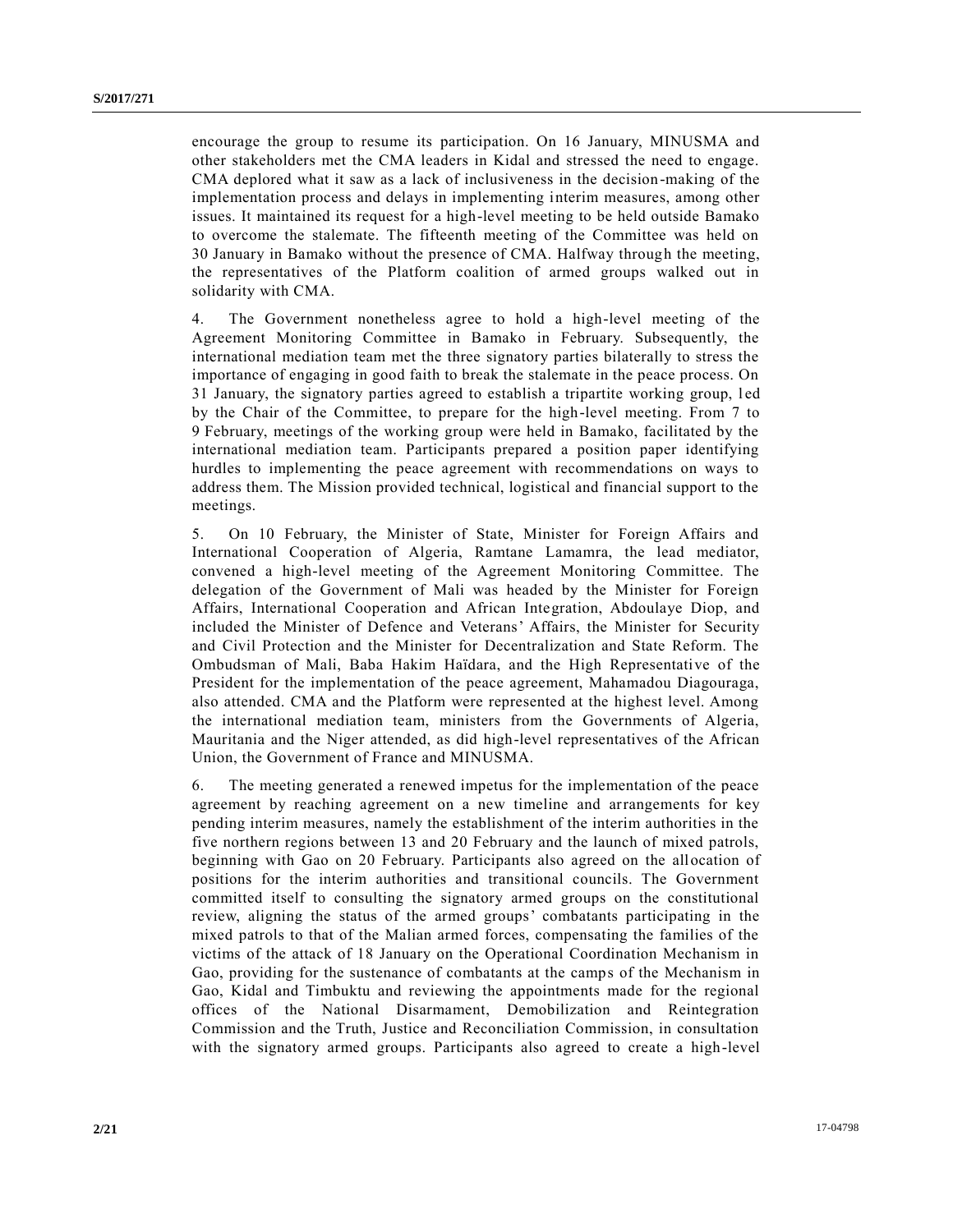consultation framework to ensure adequate follow-up between the meetings of the Agreement Monitoring Committee under the leadership of the High Representative of the President, ensure an inclusive consultation on the organization of the conférence d'entente nationale and appoint an independent observer as soon as possible.

7. The signatory parties eventually agreed on the composition of the interim authorities for the five regions on 15 February. The Government named a CMA member to head the interim authority in the Kidal region, a member of the Mouvement pour le salut de l'Azawad to head the transitional council for the Ménaka region and its own representative to head the transitional council for the Taoudenni region. The Platform and CMA nominated their own members to head the interim authorities for the Gao and Timbuktu regions, respectively. Only one woman was appointed, as the first vice-president of the transitional council for the Ménaka region. The appointment of a member of the Mouvement pour le salut de l'Azawad for the Ménaka region notwithstanding, other splinter groups continued to express concern at their exclusion from the appointments.

8. The establishment of the interim authority in the Kidal region was postponed on 18 February after objections on the part of CMA to the appointment of a new governor for the region on the eve of the inauguration ceremony, citing his alleged link to the Groupe d'autodéfense des Touaregs Imghad et leurs alliés. CMA also boycotted the launch of mixed patrols in Gao on 20 February. On 24 February, the High Representative of the President announced that the signatory parties had agreed on a new timeline for the establishment of the interim authorities. The inauguration was conducted in Kidal on 28 February and Gao and Ménaka on 2 March, but was postponed indefinitely for Timbuktu and Taoudenni owing to an outbreak of hostilities. On 5 March, two factions of the Mouvement arabe de l'Azawad, each associated with CMA and the Platform, attacked two checkpoints of the Malian armed forces on the outskirts of Timbuktu before occupying them for five days. They objected to the nomination of a government representative to head the transitional council for the Taoudenni region, a region largely dominated by the Arab community. MINUSMA immediately issued a statement in which it condemned the ceasefire violations, strengthened its presence in Timbuktu and deployed military observers to assess the situation, while the signatory parties dispatched a mixed monitoring and verification team. At the time of writing, negotiations among the signatory parties to resolve the issue were continuing.

9. The Government advanced the preparations for the organization of the conférence d'entente nationale. On 13 February, the Chair of the preparatory committee, Mr. Haïdara, nominated its members from ministries, civil society and women's organizations, consisting of 32 per cent women and representing various ethnicities. As agreed at the high-level meeting, he met the leaders of the signatory armed groups on 14 February to reiterate the invitation to them to nominate representatives. Both CMA and the Platform agreed and stressed the need to establish the interim authorities and advance cantonment and disarmament, demobilization and reintegration before convening the conference. They also maintained their stance that the question of Azawad should be discussed. The opposition parties expressed concern over the tight timeline for the organization of the conference and cautioned that focusing only on issues relating to the north would further divide the country. Civil society representatives called for more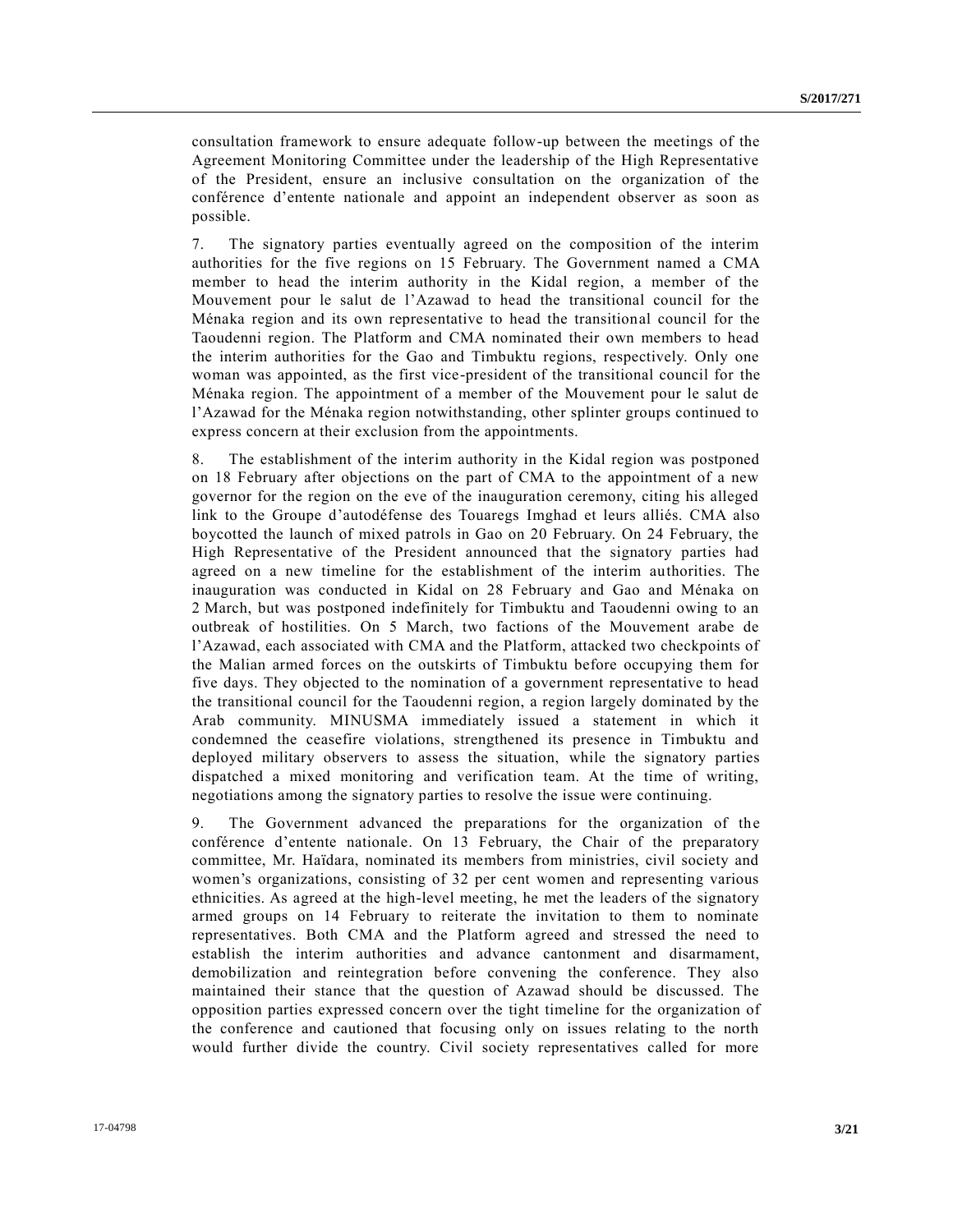inclusion of women and young people in the conference and its preparation. Mr. Haïdara conducted regional consultations in the northern regions, except in Kidal, from 10 to 15 February and in some of the southern and central regions from 18 to 24 February. MINUSMA and experts from the Mediation Support Unit provided technical and logistical assistance to the preparatory committee, including for its regional consultations and awareness-raising campaign. On 18 March, the Council of Ministers announced that the conference would be held between 27 March and 2 April in Bamako. The next day, CMA and the Platform jointly addressed a letter to the head of the Agreement Monitoring Committee, expressing concern over what they perceived as a lack of inclusive consultations on the planning of the conference and noting the absence of the interim authorities in the Taoudenni and Timbuktu regions and the pending consultations in the Kidal region. On 27 March, the conference opened without the participation of the opposition parties and CMA. CMA subsequently agreed to participate in the conference further to an agreement reached with the Government on the modalities governing the conference.

10. CMA remained involved in preparing the launch of mixed patrols in Gao, even though it had suspended its participation in the Agreement Monitoring Committee in December. A first group of 113 CMA elements, with a MINUSMA escort, began to deploy to Gao from Kidal on 28 December, arriving at the disarmament and registration site in Gao on 5 January. To include previously excluded groups, the Government proposed to add 150 additional members to the Operational Coordination Mechanism (75 each for CMA and the Platform). MINUSMA screened, vetted and registered the CMA combatants and those arriving later from Ber, Timbuktu region. The Mission identified 10 children among the CMA and Platform members and is taking appropriate measures, as mentioned in paragraphs 39 and 40 below.

11. The commitment of the signatory parties to the peace process was tested in Gao on 18 January when 54 people were killed and more than 100 injured when a suicide vehicle-borne improvised explosive device exploded inside the Operational Coordination Mechanism camp. The attack came as more than 600 members of the Malian armed forces, CMA and the Platform were preparing to conduct a mixed patrol. Al Mourabitoun, a group affiliated with Al-Qaida in the Islamic Maghreb, claimed responsibility for the attack. In the immediate aftermath, MINUSMA deployed a quick-reaction force and surveillance air assets, mobilized its medical and casualty evacuation assets and treated victims at its level I medical facility. MINUSMA also supported the Government in reinforcing security around the camp, while engaging with the CMA and Platform leaders. The international mediation team and the signatory parties issued a joint statement in which they condemned the attack following an emergency meeting among them convened by MINUSMA in Bamako. A high-level CMA delegation visited Gao from Kidal, while the Malian authorities, signatory armed groups and the international mediation team met in Gao on 20 January and demonstrated unity and resolve to implement the peace agreement, while committing themselves to engaging in a renewed dialogue.

12. On 23 February, the signatory parties launched the first mixed patrols in Gao. On the eve of the launch, they reached a consensus to integrate eight splinter armed groups into the Operational Coordination Mechanism. From 1 to 3 March,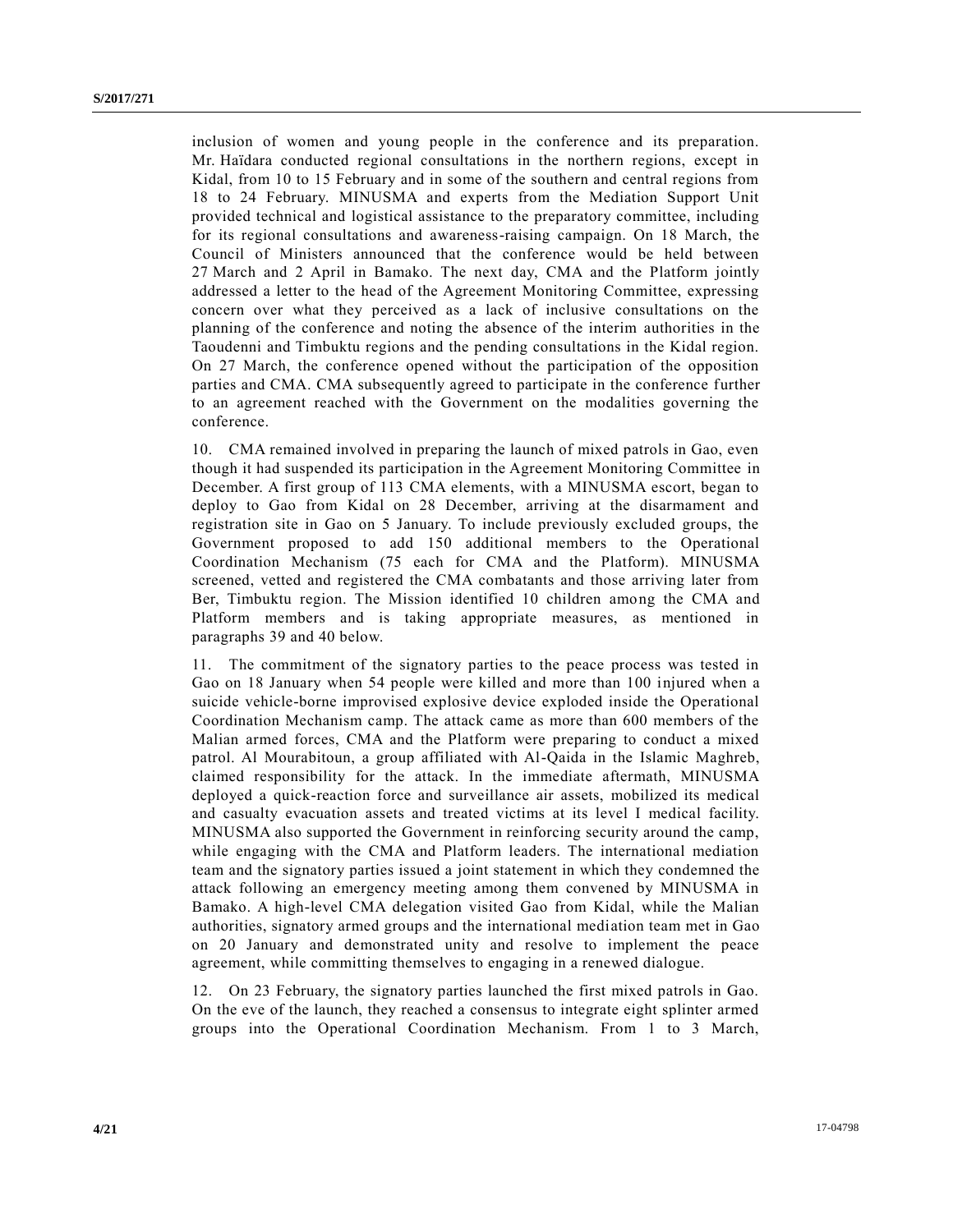MINUSMA registered 175 combatants from those groups. A total of 175 serviceable weapons were registered and placed under the management of the Mechanism.

13. The National Disarmament, Demobilization and Reintegration Commission and the Commission on Integration became operational on 5 January. Nevertheless, the national disarmament, demobilization and reintegration programme, adopted by the Government on 8 December, is yet to be fully funded. The Commission on Integration has not yet adopted criteria for the integration of combatants into the national defence and security forces. On 9 February, MINUSMA handed over the first of eight completed cantonment sites in Ber to the National Disarmament, Demobilization and Reintegration Commission. MINUSMA continued to assist the Government in meeting the needs of women and children associated with armed groups. In December, the Government appointed a senior defence official, an expert in the protection of women and children, to the National Disarmament, Demobilization and Reintegration Commission to ensure the protection of women's and children's rights.

14. The National Council for Security Sector Reform, with MINUSMA support, continued efforts to finalize the concepts for the territorial police and local security advisory committees. From 6 to 10 and 13 to 17 February, the United Nations provided training on counter-terrorism and human rights for 50 law enforcement officials, including personnel from the specialized judicial unit of the Ministry of Justice and Human Rights, which is responsible for investigating and prosecuting crimes relating to terrorism and transnational organized crime, including drug trafficking. United Nations entities continued their joint support for the development of a national strategy for the prevention of violent extremism and countering terrorism.

#### **Other political developments**

15. The Government and MINUSMA have established a technical team, led by the Ministry of Foreign Affairs, to monitor progress in the implementation of the peace agreement in line with the benchmarks and timelines contained in the previous report [\(S/2016/1137,](http://undocs.org/S/2016/1137) annex I). The team is expected to meet every quarter to review and provide an update on progress made by the signatory parties.

16. Since the previous report, the restoration and extension of State authority to the northern and central regions have remained limited. Prevailing insecurity in those regions not only prevented the redeployment of State officials, but also compelled already deployed officials to leave their duty stations. To date, only one third of State officials, including judicial and corrections personnel, have been redeployed to the northern regions. While there was no permanent government presence in the Taoudenni region, the establishment of an interim authority in Kidal marked the gradual return of the Government to Kidal.

17. Preparations for the 2017/18 electoral cycle have advanced. On 7 February, the Government announced that the district elections would be held on 28 May 2017 alongside municipal by-elections in 59 municipalities where voting was not held in November 2016. Regional elections and a constitutional referendum will be held on 9 July 2017, the presidential election in July 2018 and legislative elections in November 2018. On 8 January, the Government requested financial and technical support from the international community for the elections. From 28 February to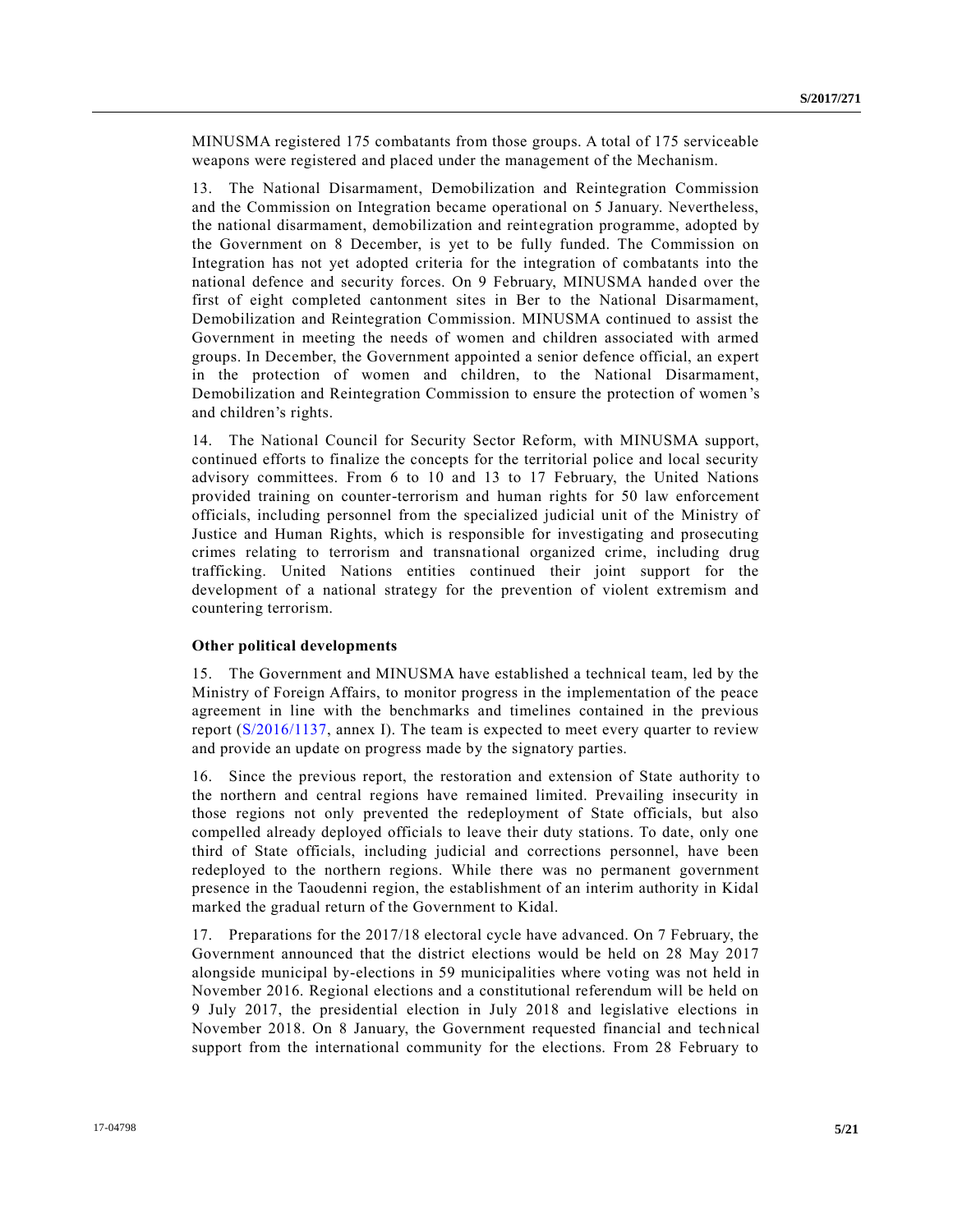20 March, MINUSMA organized capacity-building workshops for some 400 women candidates in Gao, Kayes, Koulikoro, Mopti, Ségou, Sikasso and Timbuktu.

#### **Regional developments**

18. Against the backdrop of increased attacks by violent extremist, terrorist and criminal groups, the leaders of the subregion took initiatives to counter the threats. On 24 January, at the second extraordinary session of the Conference of Heads of State of the Liptako-Gourma Integrated Development Authority, held in Niamey, the Heads of State of Burkina Faso, Mali and the Niger agreed to create a joint multinational security force to ensure effective control of their common borders and to enhance their capacity to combat terrorism.

19. On 6 February in Bamako, the Government of Mali hosted a summit of the Heads of State of the Group of Five for the Sahel. To address the resurgence of violent extremist and terrorist networks, the proliferation of small arms and light weapons and other forms of transnational organized crime, the Heads of State decided to establish a joint force, noting that mandates from the African Union Peace and Security Council and the Security Council would be required to ensure interoperability, coordination and potential support. On 8 March, the Chiefs of Defence of the Group held an extraordinary meeting in Bamako and approved the strategic concept of operations for the joint force, which foresees a force composed of 5,000 military, police and civilian personnel, including seven battalions each comprising 650 soldiers. It is also envisaged that the force will be deployed along the borders of the Group's member States during the first phase and to other areas of those States in the second phase. The draft concept will be submitted to the Council of Ministers of the Group for further approval. The meeting was preceded by a two day meeting of the representatives of the Group, the African Union, the Economic Community of West African States, the European Union, the United Nations, the French forces and others on the concept, logistical aspects and rules of procedure of the force.

20. Violent extremist and terrorist groups continued to exploit the porous borders of Mali to launch cross-border attacks. On 8 January in the Ménaka region, unidentified individuals attacked the Malian armed forces near the border with the Niger, injuring a soldier. On 22 February, to the west of the Niger close to the border with Mali, terrorists killed at least 11 soldiers from the Niger and wounded 19 others who were patrolling the area. On 5 March, assailants attacked a Malian military post in Boulikessi, Mopti region, near the border with Burkina Faso, killing 15 Malian soldiers and injuring 5 others. The Group for the Support of Islam and Muslims (see para. 26 below) claimed responsibility for the attack. On 6 March, unidentified individuals attacked a post of the gendarmerie of the Niger in Ouanzerbé, Niger, near the border with Burkina Faso and Mali, killing five gendarmes.

21. Transnational organized crime and illicit trafficking in Mali and the subregion continued to have an impact on the peace process, including by obstructing progress in the implementation of the peace agreement and causing insecurity in the north. Recent trends of increasing trafficking of drugs, financing of terrorism through illicit trafficking and the more frequent use of trafficking routes for illegal migration flows point to a greater nexus between transnational organized crime and terrorism in the subregion. During the reporting period, the Malian authorities seized 3,416 kg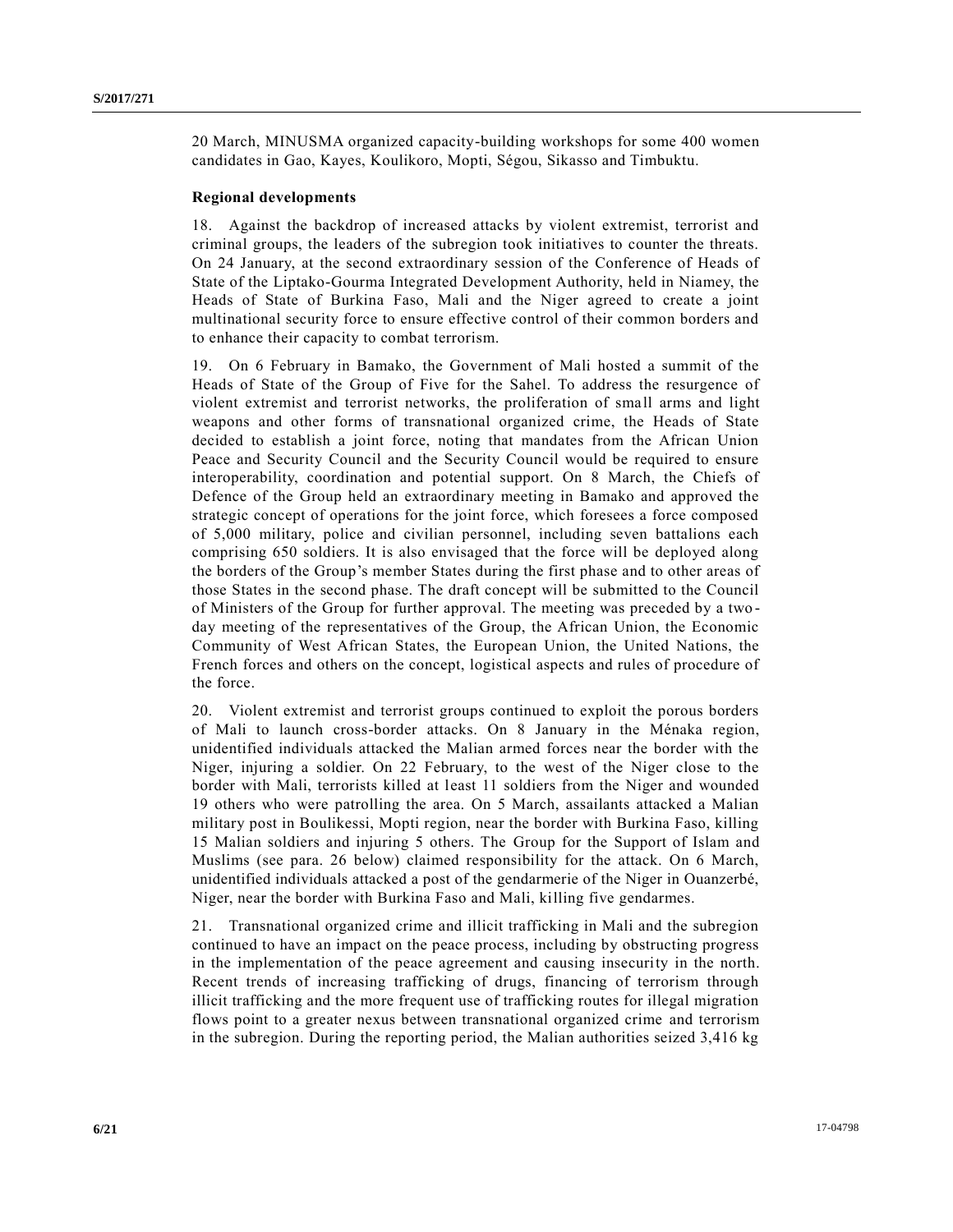of trafficked drugs at the airport in Bamako and in the Gao and Kayes regions and recorded cases of trafficking of weapons, counterfeit medicines and other goods, including at the southern border with Burkina Faso.

### **III. Major security developments**

22. The security situation remained volatile in northern and central Mali, where the signatory parties continued to be targeted by violent extremist and terrorist groups. Consistent with previous trends, attacks against French and MINUSMA forces persisted. Overall, the number of attacks claimed by violent extremist groups almost tripled, rising from 28 in 2015 to 85 in 2016. Insecurity further spread in the central regions, threatening civilians.

### **Asymmetric and other attacks**

23. Attacks against Malian, French and MINUSMA forces, in addition to the signatory armed groups, have become more sophisticated, complex and lethal, employing tactics such as suicide vehicle-borne improvised explosive devices, remote-controlled explosive devices, small arms fire and indirect fire. These types of attacks almost doubled in frequency from 2015 to 2016. The number of incidents involving improvised explosive devices increased by 15 per cent in 2016, including in the central regions, almost doubling the number of casualties among the Malian, French and MINUSMA forces in such attacks, from 110 in 2015 to 210 in 2016. The number of casualties from these three forces caused by suicide vehicle-borne improvised explosive devices, including in complex attacks, tripled from 15 in 2015 to 52 in 2016.

24. Violent extremists and terrorists conducted 28 attacks against the Malian defence and security forces and 15 against MINUSMA, compared with 25 and 29 in the previous reporting period. The attacks against the Malian forces were perpetrated increasingly close to city centres, indicating an increase in the confidence and operational capacity of the perpetrators. In total, 49 members of the Malian forces were killed and 75 injured in the attacks, compared with the 15 killed and 33 injured in the previous reporting period. One peacekeeper was killed and 20 were injured, compared with the 3 killed and 25 injured in the previous reporting period.

25. In February, the Government adopted an integrated security plan for the central regions of Mopti and Ségou, outlining security, development, governance and an overall communications approach for tackling the growing insecurity there.

26. On 2 March, Ansar Eddine, the Front de libération du Macina, Al Mourabitoun and Al-Qaida in the Islamic Maghreb announced on social media a joint alliance under a new armed group, the Group for the Support of Islam and Muslims, led by the Ansar Eddine leader, Iyad ag Ghali.

### **Protection of civilians**

27. Improvised explosive devices continued to be the most frequent source of collateral damage to civilians, with armed forces being the intended target. Civilians were victims of these devices in areas controlled by armed groups in Kidal, and on main roads connecting the Gao, Mopti and Timbuktu regions. On 19 February,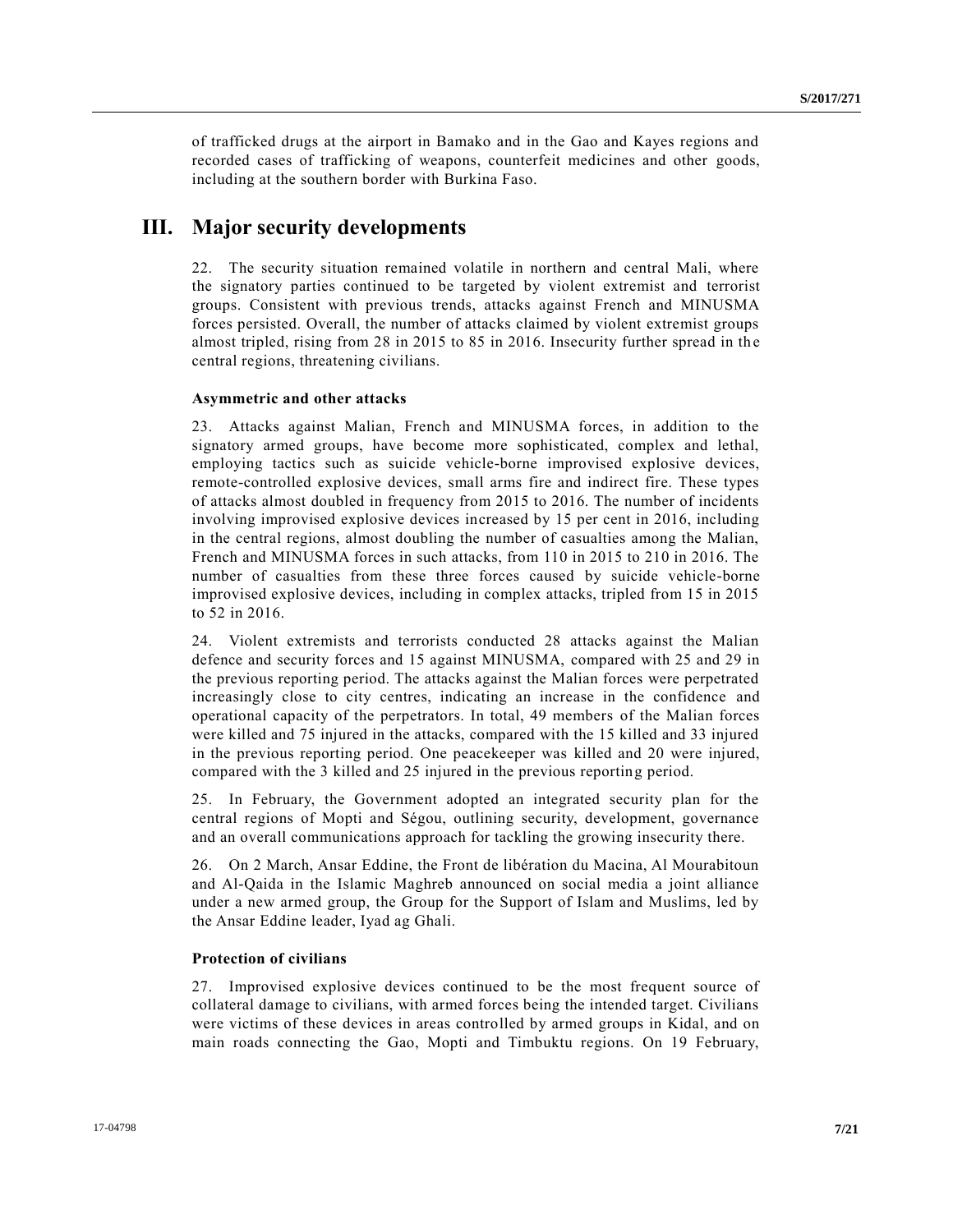1 civilian was killed and 13 others were injured when a bus struck a roadside bomb in the Timbuktu region.

28. Targeted attacks against civilians increased in the central regions of Mopti and Ségou, displacing civilians. Grievances among the population stemming from insecurity, a lack of opportunities and the diminished State presence persisted. On 11 February in the district of Macina, Ségou region, unidentified assailants killed a civilian known for his opposition to the growing radical influence in the area. On 12 February, in an ostensibly retaliatory act, unidentified assailants attacked houses mostly inhabited by members of the Fulani community who were allegedly supporters of radical elements, causing the loss of at least 20 lives and injuries to 18 people. On 18 February, unidentified armed men abducted three civilians in the Ségou region, reportedly killing two of them. The other escaped. On 19 February, unidentified attackers summarily executed nine civilians, including a 17-year-old boy, and seriously injured another in Niono, Ségou region. The attack was allegedly in retaliation for the incident in Macina. MINUSMA immediately dispatched a patrol to Niono as a show of strength and to deter further violence. The capacity of the Malian defence and security forces to prevent and respond to security incidents remained limited. As a result of these incidents, at least 9,000 civilians in the Mopti and Ségou regions were displaced.

29. MINUSMA continued to conduct coordinated operations with the Malian and French armed forces and carried out medium-range and long-range patrols in the northern and central regions. It also intensified military patrols in areas between Douentza, Gossi, Mopti and the border with Burkina Faso. It continued to patrol key population centres and carried out 845 joint patrols with the Malian police and gendarmerie in northern and central Mali and in Bamako. In keeping with resolution [2295 \(2016\)](http://undocs.org/S/RES/2295(2016)) and an updated analysis of the political and security situation, MINUSMA updated its strategy for the protection of civilians in March, taking into account the situation in the central regions, where the protection of civilians is becoming a major concern.

### **Support to the Malian defence and security forces**

30. MINUSMA continued to assist the operations of the armed forces, including with surveillance and reconnaissance, air support and medical evacuation. The Mission regularly met representatives of the Malian and French armed forces on coordinated operations, patrols and intelligence sharing. MINUSMA has initiated administrative procedures to transfer its camp in Léré, Timbuktu region, to the Malian defence and security forces. The Mission remains committed to continuing efforts to ensure compliance with the United Nations human rights due diligence policy by pursuing the effective implementation of mitigating measures by the recipient entities.

31. The Malian police, gendarmerie and civil protection authorities, with MINUSMA support, developed a community-oriented policing model aimed at enhancing the confidence of the population in these security forces, strengthening their partnership and mobilizing communities to help to address their security concerns and prevent crime. MINUSMA also trained 850 Malian police officers, including 55 women, on topics relating to efforts to combat organized crime and terrorism. Individual police officers with technical expertise continued to be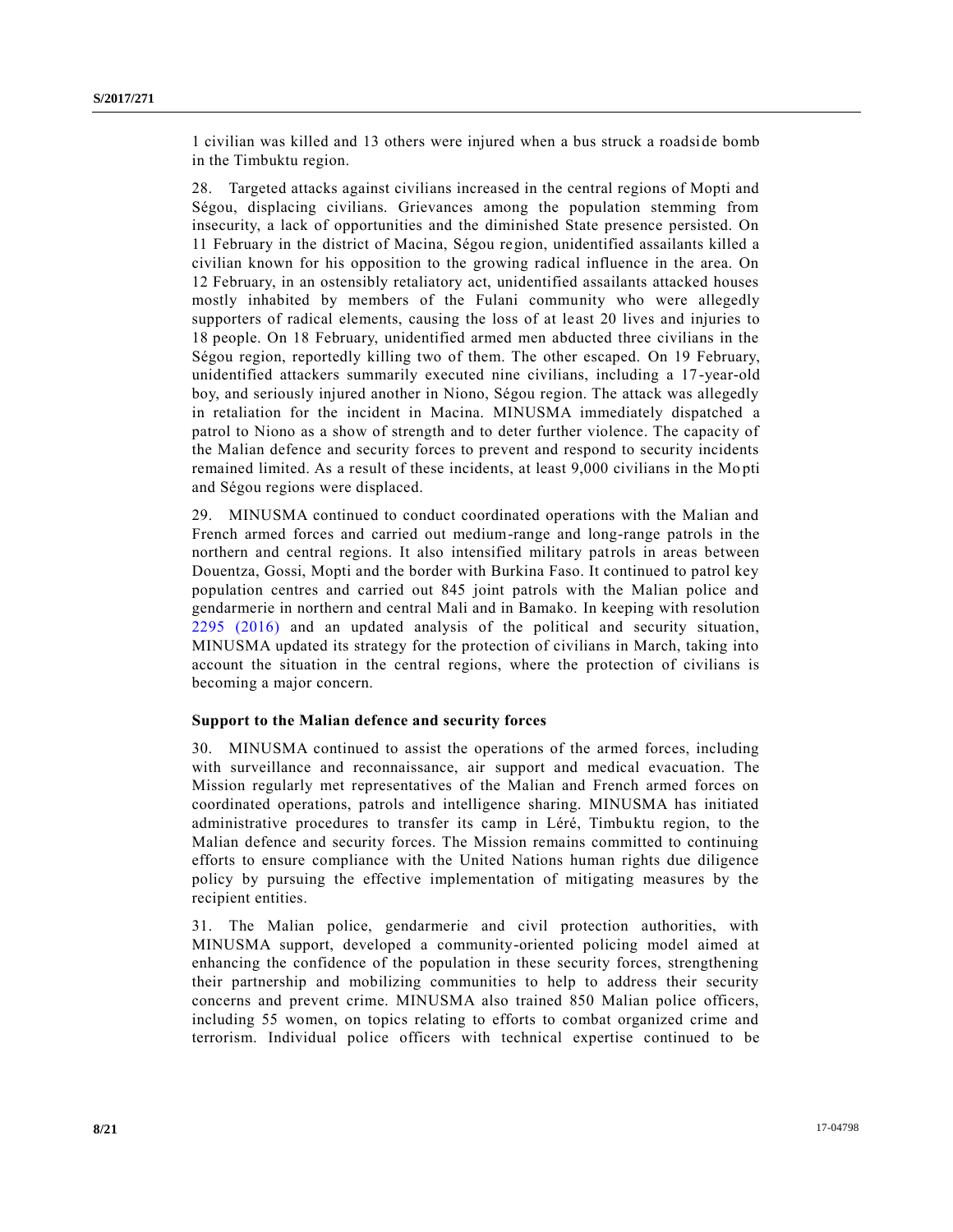co-located with the Malian police to support their investigative capacity, including for the specialized investigative brigade. MINUSMA continued to assist the Government in making the specialized unit on terrorism and transnational organized crime operational.

#### **Mine action, weapons and small arms**

32. The Mine Action Service raised awareness of explosive hazards in conflictaffected communities in central and northern Mali, reaching some 6,760 people. MINUSMA trained 24 personnel of the Malian defence and security forces on the mitigation of explosive threats and refurbished two storage facilities for weapons and ammunition, thereby contributing to preventing the illicit trafficking of small arms and light weapons. MINUSMA continued to provide technical assistance to the national explosive ordnance disposal operations and coordination centre in Bamako, including by handing over technical equipment for its quick-reaction force.

### **IV. Human rights situation**

33. The human rights situation remained of serious concern. MINUSMA documented 74 cases of human rights violations and abuses, involving at least 204 victims, including 14 children, compared with 104 cases and 235 victims in the previous period. The cases included 4 instances of summary execution, 2 of enforced disappearance, 9 of ill-treatment, 3 of deliberate attack against peacekeeping personnel, 10 of recruitment and use of children by armed groups and 23 of unlawful detention. Members of the Malian defence and security forces continued to be the main alleged perpetrators, accounting for 38 cases, while the Platform and CMA are allegedly responsible for 18 and 9 cases, respectively. Violent extremist groups and non-signatory armed groups were responsible for five incidents, including three attacks against peacekeeping personnel.

34. In the Mopti and Ségou regions, radical armed elements continued to intimidate communities, underscoring the inability of law enforcement officials to protect civilians. MINUSMA documented instances of wilful killing of local authorities, local chiefs and law enforcement officials by violent extremist groups. Unidentified armed individuals assassinated the re-elected mayor of Hairé and the mayor of Mondoro, both in Mopti region, on 18 and 28 January, respectively. Intimidation of the population by radical elements was also reported. On 10 January and 12 February, armed men entered the mosques in villages near Ténenkou, Mopti region, and preached religious extremism, while residents of another village were ordered to close schools and the radio station.

35. The Malian authorities arrested 77 individuals in relation to the conflict, including for alleged terrorist activities, and released 8 of them. A total of 47 individuals were detained by the authorities without an arrest warrant or beyond the legally permitted period. As at 22 March, 242 conflict-related detainees, including 185 held on terrorism-related charges, remained in State-run detention facilities. Among them were three minors. The illegal detention of individuals by signatory armed groups continued. CMA and the Platform detained at least 56 individuals, including 40 in law enforcement-related matters in areas under their control, while releasing 53. The total number of detainees held by signatory armed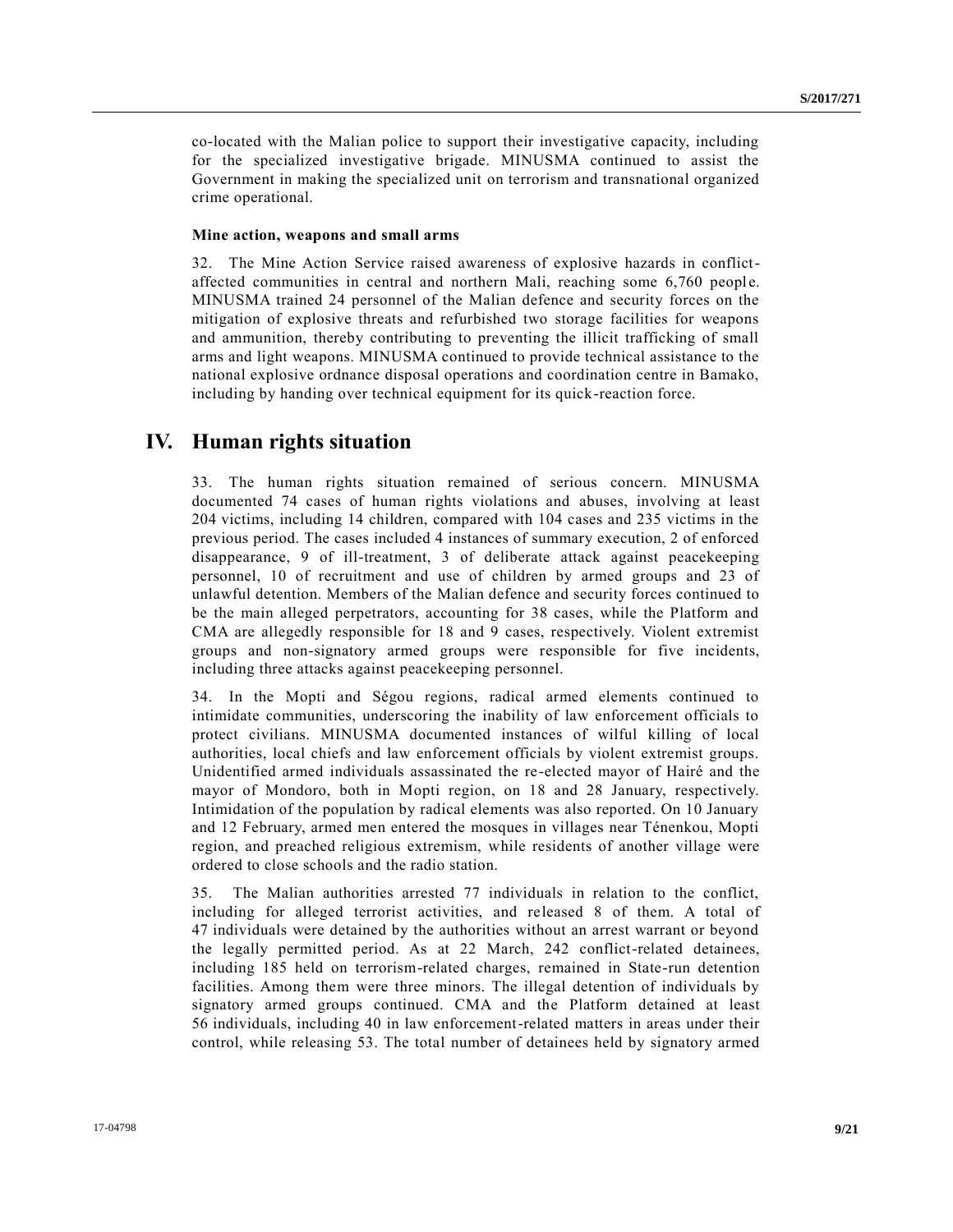groups was 21 civilians and 6 combatants of the signatory armed groups, including those detained during previous reporting periods.

36. MINUSMA continued to assist the Government to tackle serious human rights violations and combat impunity. In February, the Ministry of Justice and Human Rights and MINUSMA jointly assessed 97 of 330 cases of serious human rights violations that the Mission shared with the Ministry in 2016 through a monthly information-sharing mechanism. The assessment established that 21 cases had received a judicial response.

37. On 3 January, victims began to file statements with the Truth, Justice and Reconciliation Commission. As at 22 March, more than 1,800 individuals, including 1,067 women, had made statements with the Commission, including with its regional branches. MINUSMA assisted the Commission's regional branch personnel with training in the factual verification of cases, public information and outreach to the population, among other things. Access to the regional branches remained difficult for victims and witnesses living outside regional capitals.

### **Conflict-related sexual violence**

38. MINUSMA continued to follow up on documented cases of conflict-related sexual violence, including 16 cases involving the Malian defence and security forces since 2014. On 23 December, the Deputy Chief of Staff of the Malian armed forces agreed to hold regular consultations on pending cases.

### **Children in armed conflict**

39. As part of the registration of CMA and Platform combatants joining the mixed patrols in Gao, MINUSMA identified 10 children between 16 and 17 years of age among 390 combatants. Discussions are continuing with CMA and the Platform, which both pledged to hand over the children to protection partners for provisional care and family tracing.

40. Further to the public commitment by CMA announced in February 2016, on 5 March CMA signed an action plan with the United Nations to end and prevent the recruitment and use of children and sexual violence against children. The action plan is binding on all armed groups that make up CMA, including the Mouvement national de libération de l'Azawad. The United Nations will continue discussions with other armed groups with a view to signing similar action plans to ensure the release and reintegration of all children from armed groups in accordance with relevant Security Council resolutions.

### **V. Humanitarian situation**

41. The humanitarian situation remains deeply concerning, with people affected by the conflict continuing to struggle to gain access to food, water, health care and education. Humanitarian actors continued to deliver assistance, playing a vital role in meeting the basic needs of vulnerable people in a context of limited State presence and infrastructure.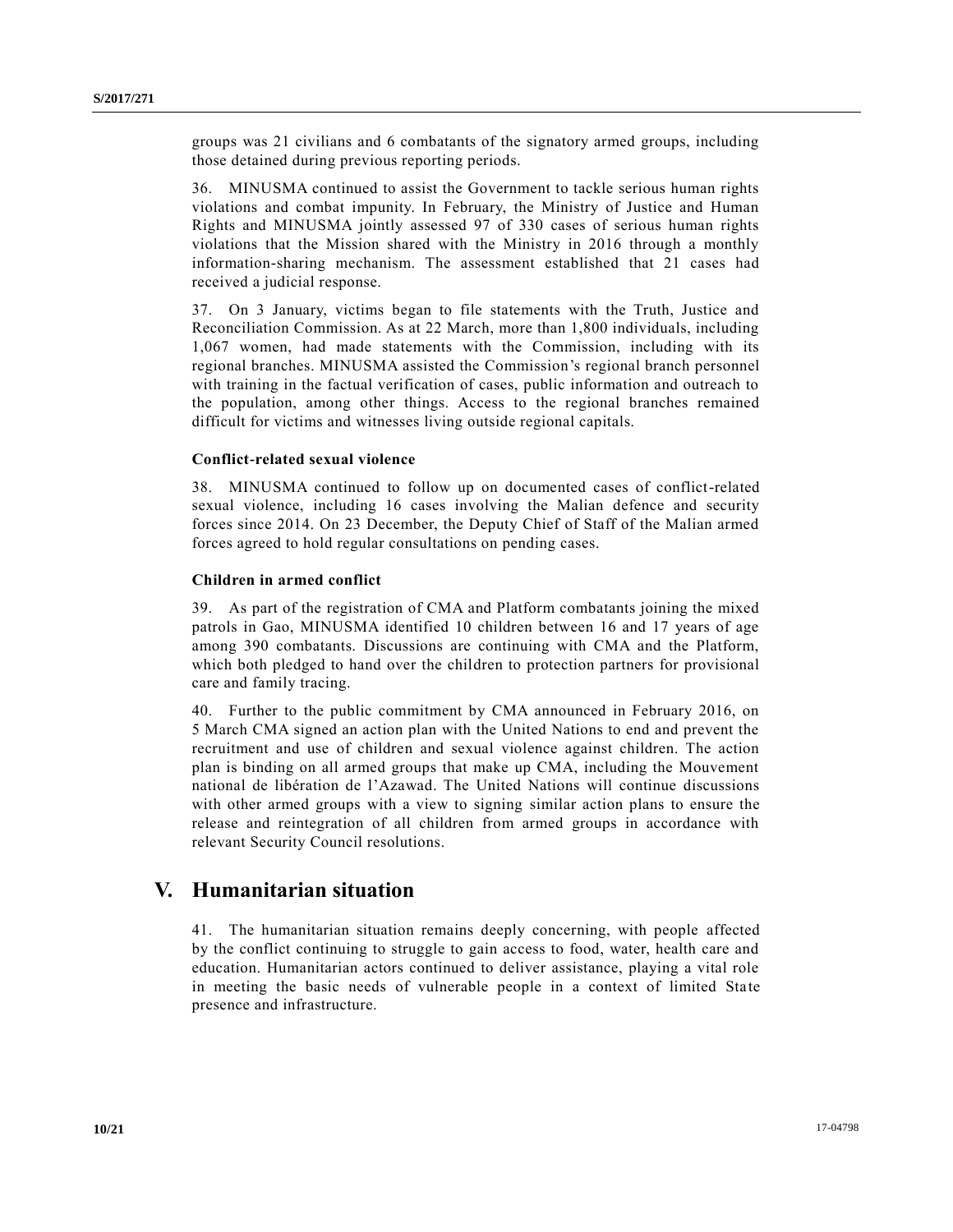42. Malnutrition persists. Some 620,000 children under 5 years of age and 56,500 pregnant and lactating women are estimated to require nutritional assistance in 2017. Since January, an estimated 14,600 children with severe acute malnutrition have been admitted to therapeutic feeding centres, among whom 1,960 were suffering from complications. The United Nations and partners continued to assist the Government to ensure the availability of life-saving supplies for the treatment of severe acute malnutrition, including by providing therapeutic food to assist 29,000 children nationwide.

43. In preparation for the lean season between harvesting periods from June to September, the United Nations and partners supported the implementation of the Government's national response plan to assist some 495,000 severely food-insecure people, more than 280,000 of whom are in conflict-affected areas. The United Nations also provided support to protect and rebuild the livelihoods of those facing food insecurity in the northern and central regions.

44. Owing to recent targeted attacks against civilians in the Mopti and Ségou regions and armed conflicts in the Ménaka, Mopti and Kidal regions, the number of internally displaced persons increased from some 36,700 to 45,800, while the number of Malian refugees in Burkina Faso, Mauritania and the Niger rose from some 136,000 to 141,450. The United Nations facilitated the voluntary return of 337 Malian refugees from the Niger to the Gao, Ménaka and Kidal regions.

45. Humanitarian actors continued to work with the Government to assist schools in the northern and central regions. A total of 15 schools have closed since October 2016, bringing the number of closed schools in the Gao, Kidal, Ménaka, Mopti, Ségou and Timbuktu regions to 436, of a total of 2,380 schools. The influence of radical extremist groups opposing education and the prevailing security situation continued to affect school closures.

46. Constraints to humanitarian access continued to be recorded in the northern and central regions, primarily associated with insecurity and contamination of roads by explosive hazards. In conflict-related areas, the United Nations and partners negotiated access with the leaders of armed groups and community le aders to reach the population in need. The difficult access notwithstanding, humanitarian actors continued to deliver assistance to people in need, yet also continued to fall victim to criminal activities. In total, 15 incidents involving humanitarian actors were registered, compared with 29 cases in the previous reporting period.

47. On 9 February, humanitarian actors launched the humanitarian response plan for 2017, targeting 1.4 million most vulnerable people out of 3.7 million in need of humanitarian assistance. At 22 March, only \$8 million of the \$293 million required for the plan had been financed.

### **VI. Economic development and cultural preservation**

48. The Government's ability to deliver peace dividends in the north continued to be constrained by its limited presence and delays in establishing regional development agencies. The disbursement of funds received following the international conference for the economic recovery and development of Mali, held in Paris on 22 October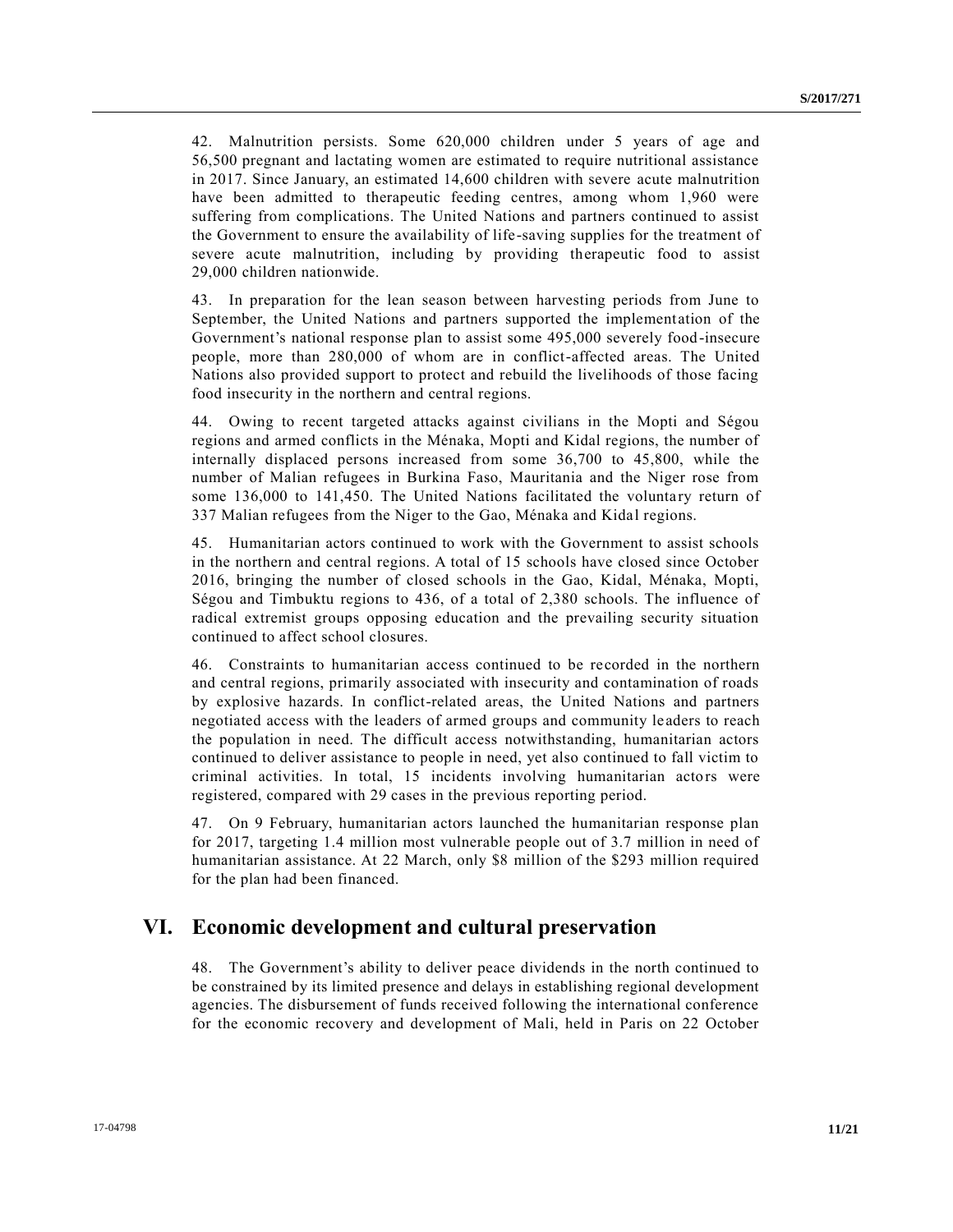2015, was further delayed as the development strategy for the northern regions had yet to be finalized and the sustainable development fund to be created.

49. In support of the Government, MINUSMA provided peace dividends to the population in the north, including through funding from the Trust Fund in Support of Peace and Security in Mali and quick-impact projects. In total, 24 such projects financed from the Trust Fund were completed, while 23 new projects were added to the 46 continuing quick-impact projects to support the provision of dividends. The Trust Fund and quick-impact projects also supported the implementation of key provisions of the peace agreement, including through the provision of water and fuel to the mixed patrols of the Operational Coordination Mechanism in Gao and office equipment to the preparatory committee for the conférence d'entente nationale.

50. MINUSMA, the United Nations country team and non-governmental organizations launched three projects in support of the peace process in northern and central Mali and in Bamako, funded by the Peacebuilding Fund. The projects promoted the participation of women in the implementation of the peace agreement, including in security sector reform, supported the increasing of public trust in the Malian defence and security forces and assisted young people to take part in national reconciliation efforts, among other things.

51. On 17 and 18 February, the United Nations Educational, Scientific and Cultural Organization organized a workshop on illicit trafficking of cultural property in Timbuktu, bringing together more than 20 experts and community representatives from the Bamako, Gao, Mopti and Timbuktu regions.

### **VII. Capacities of the Mission**

### **Military**

52. Continuing significant gaps in critical capabilities coupled with growing security risks constrained the force's ability to conduct mandated tasks, including the protection of civilians, and to escort convoys to the northern regions and protect its members. As at 22 March, the strength of the military component of MINUSMA stood at 10,923 personnel, or 82 per cent of the authorized strength of 13,289. Women accounted for 1.9 per cent of the force. The shortage of armoured personnel carriers remained high, at 95. MINUSMA continues to require two helicopter units, one attack helicopter unit for Kidal with night-vision capability and one medium utility helicopter unit for Timbuktu; an intelligence, surveillance and reconnaissance company for Kidal; airfield support units for Gao and Timbuktu; a special forces company for Timbuktu; an explosive ordnance disposal company for Timbuktu; and the long-awaited combat convoy battalion. Notwithstanding the Mission's readiness to receive the quick reaction force from the United Nations Operation in Côte d'Ivoire, initially expected to begin deployment to Mopti by mid-February, its arrival was delayed; the force is now expected to deploy from Dakar in May.

### **Police**

53. As at 22 March, the strength of the police component of MINUSMA stood at 1,276 personnel, remaining at 66 per cent of its authorized strength of 1,920 with 88 per cent of individual police officers (14 per cent women) and 62 per cent formed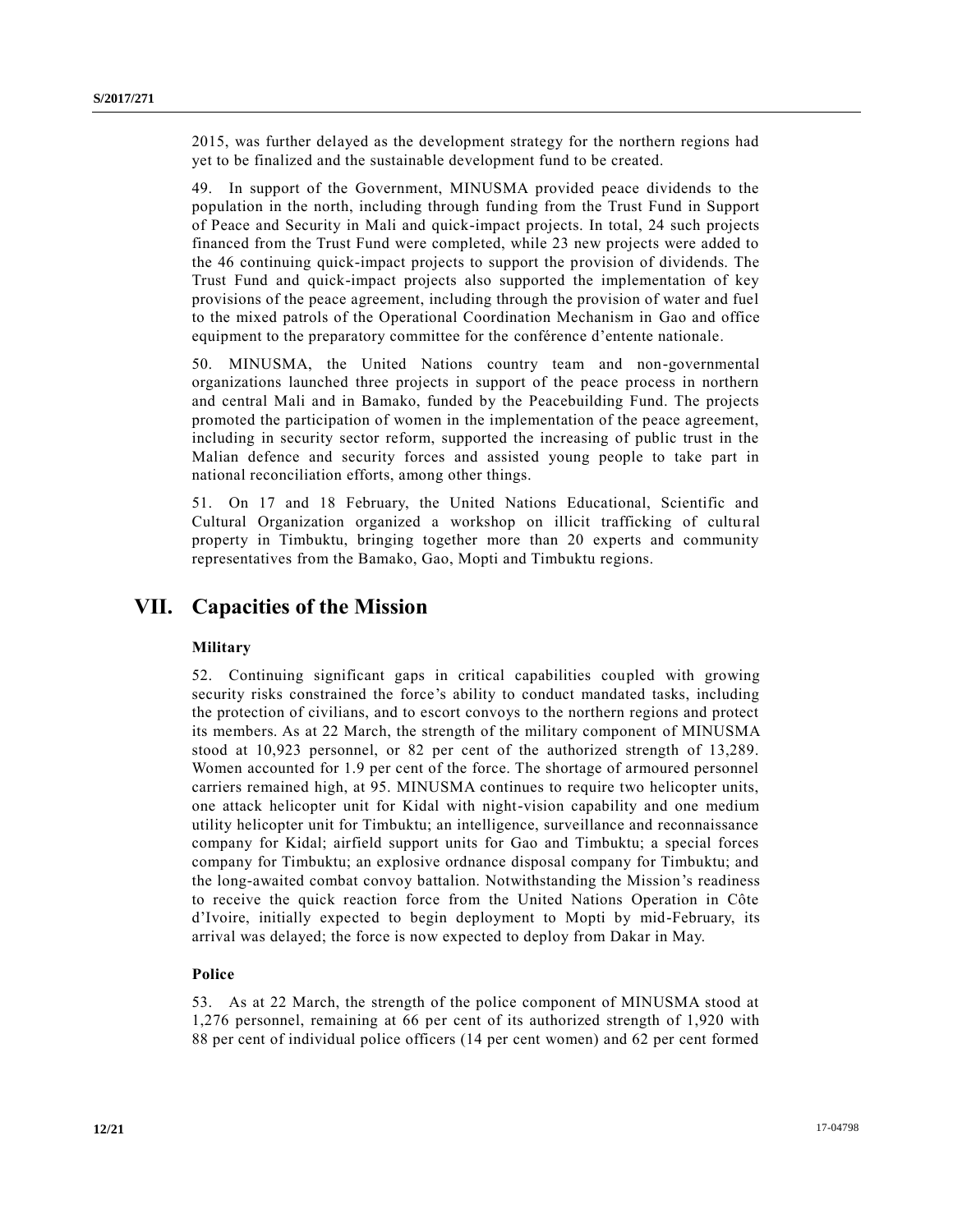police unit personnel (5 per cent women) deployed. Three additional formed police units, for Douentza (Mopti region), Goundam (Timbuktu region) and Ménaka, are scheduled to deploy in May. The component continues to require a special intervention team, 20 armoured personnel carriers, 11 armoured cars and an additional 41 individual police officers with specialized expertise in forensics, counter-terrorism, improvised explosive devices, serious organized crime and drug trafficking and small arms and light weapons.

### **Civilian personnel**

54. As at 22 March, 87 per cent of all MINUSMA civilian staff had been deployed, including 87 per cent of international staff, 85 per cent of United Nations Volunteers and 87 per cent of national staff. Women held 27 per cent of international posts, 33 per cent of United Nations Volunteer positions and 19 per cent of national staff posts.

#### **Camp construction and securing supply routes**

55. MINUSMA continued efforts to complete the construction of camps, including for formed police units to be deployed in Douentza, Goundam and Ménaka. The completion of already operational camps advanced: the MINUSMA operational base in Bamako is 90 per cent completed, the Timbuktu integrated camp is 88 per cent completed and the Gao logistics hub is 92 per cent completed. MINUSMA began construction work to upgrade its camp in Mopti to an integrated camp in order to accommodate civilian personnel in a dedicated zone around the camp.

56. MINUSMA signed transit agreements with the Governments of Benin and the Niger, on 8 and 10 February, respectively, to open a southern supply route to the logistics hub in Gao from Cotonou, Benin, through Niamey. This new supply route is expected to improve the efficiency of the Mission's logistics convoys to the northern regions.

#### **Environment**

57. MINUSMA continued to conduct environmental inspections in all deployment sites and raise the awareness of its personnel of the environmental mandate. The Mission created regional environmental committees in Gao, Kidal, Mopti and Timbuktu in January and February to monitor environmental management, including by installing wastewater treatment plants in all integrated camps.

### **VIII. Safety and security of United Nations personnel**

58. As at 22 March, seven security incidents involving United Nations civilian personnel had occurred. One peacekeeper was killed in the Kidal region on 23 January during an attack on the MINUSMA camp in Aguelhok. There had been 15 attacks against humanitarian actors. Asymmetric attacks, in particular using improvised explosive devices, terrorism and crime continued to pose threats and security risks to United Nations staff, premises and operations. In response, MINUSMA re-evaluated and improved security procedures and plans, which include the creation of a joint security plan with Mission-wide security actors, the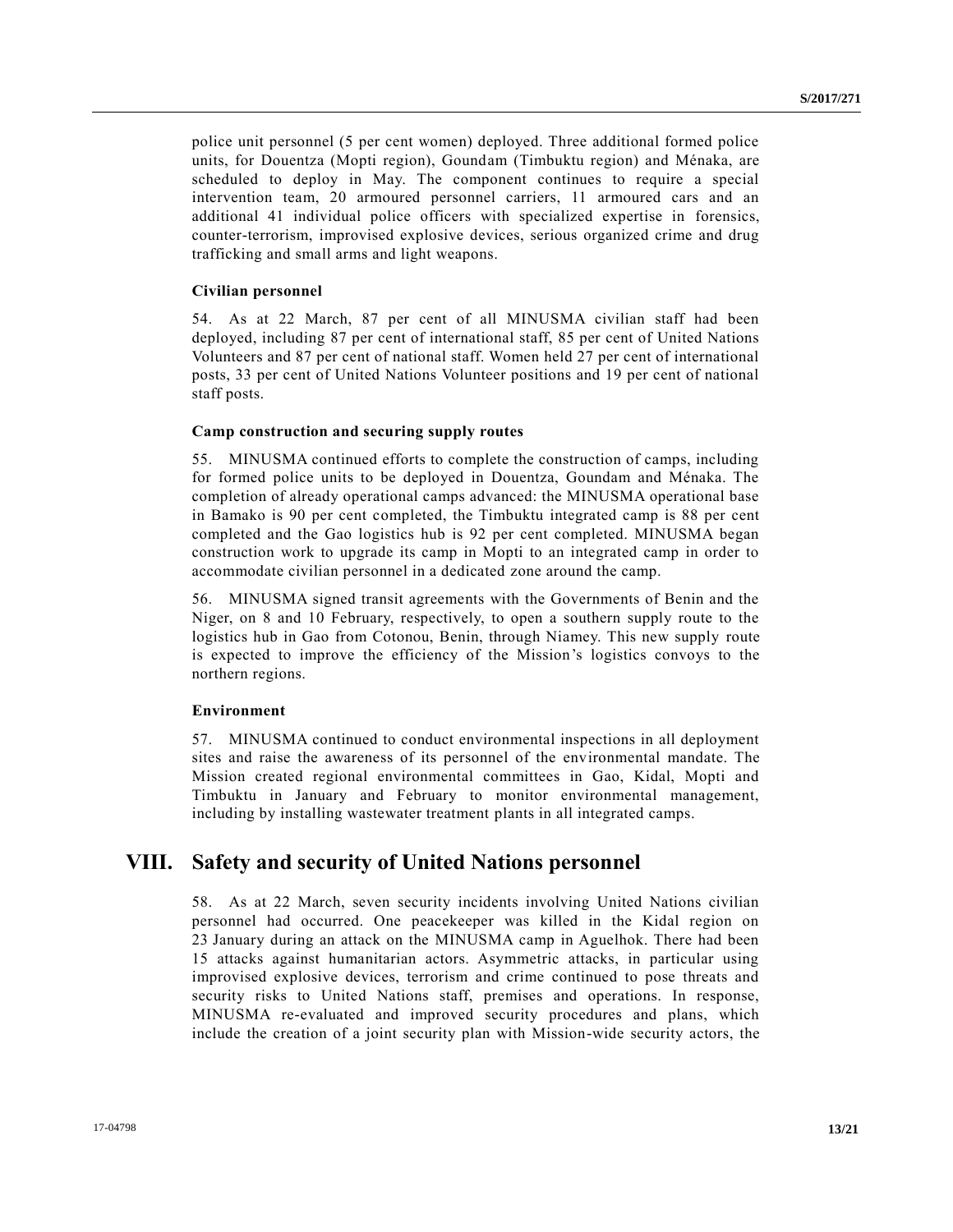deployment of additional troops to particular areas and the use of unmanned aerial vehicles. MINUSMA frequently reprioritizes these measures in the light of the continued evolution and spread of these threats, coupled with resource constraints.

59. The dynamic, evolving situation on the ground required enhanced information collection and analysis capacity, including long-range and medium-range reconnaissance missions by drones, even in the face of persisting technological issues that hindered the achievement of full operational capacity. The Mission established a Mission-wide information collection plan and regional police databases, made greater use of various acquisition assets and enhanced cooperation with the Ministry of Security and Civil Protection, with the aim of enhancing the implementation of the mandate and the safety and security of personnel.

60. Prompt medical evacuation remains a challenge owing to insecurity, the long distances involved and the shortage of medium utility helicopters in Timbuktu. The Mission continues to require two aeromedical evacuation teams in Mopti and Tessalit, Kidal region. The Mission's military component continued efforts to conduct and protect medical and casualty evacuations, the challenges associated with the shortage of helicopters notwithstanding.

# **IX. Conduct and discipline**

61. There have been no new allegations of sexual exploitation and abuse since the previous report. The two allegations mentioned in that report, received in January and June 2016, are still pending investigation by the relevant troop-contributing countries. MINUSMA continued its prevention activities, including training of personnel, outreach and public information activities on the expected standard of conduct for United Nations personnel, especially the policy on zero tolerance of sexual exploitation and abuse.

# **X. Observations**

62. The political will demonstrated by the signatory parties at the high-level meeting of the Agreement Monitoring Committee on 10 February to advance some of the key measures of the peace agreement was commendable. I welcome the subsequent inauguration of the interim authorities in Gao, Kidal and Ménaka and the launch of the mixed patrols in Gao. I acknowledge the signatory parties' willingness to compromise after protracted disagreements over the establishment of the interim arrangements, and I thank the international mediation team, including MINUSMA, for its efforts at this critical juncture in the peace process. I condemn the recent ceasefire violations in Timbuktu and encourage the signatory parties to resolve in earnest the issues impeding the establishment of the remaining interim authorities in Taoudenni and Timbuktu and to take swift steps to launch the mixed patrols in Kidal and Timbuktu.

63. June 2017 will mark two years since the signing of the peace agreement. Yet, progress in the peace process remains uneven and many important provisions of the agreement, including key interim political and security measures, are still to be implemented. With only a few months remaining until the end of the interim period,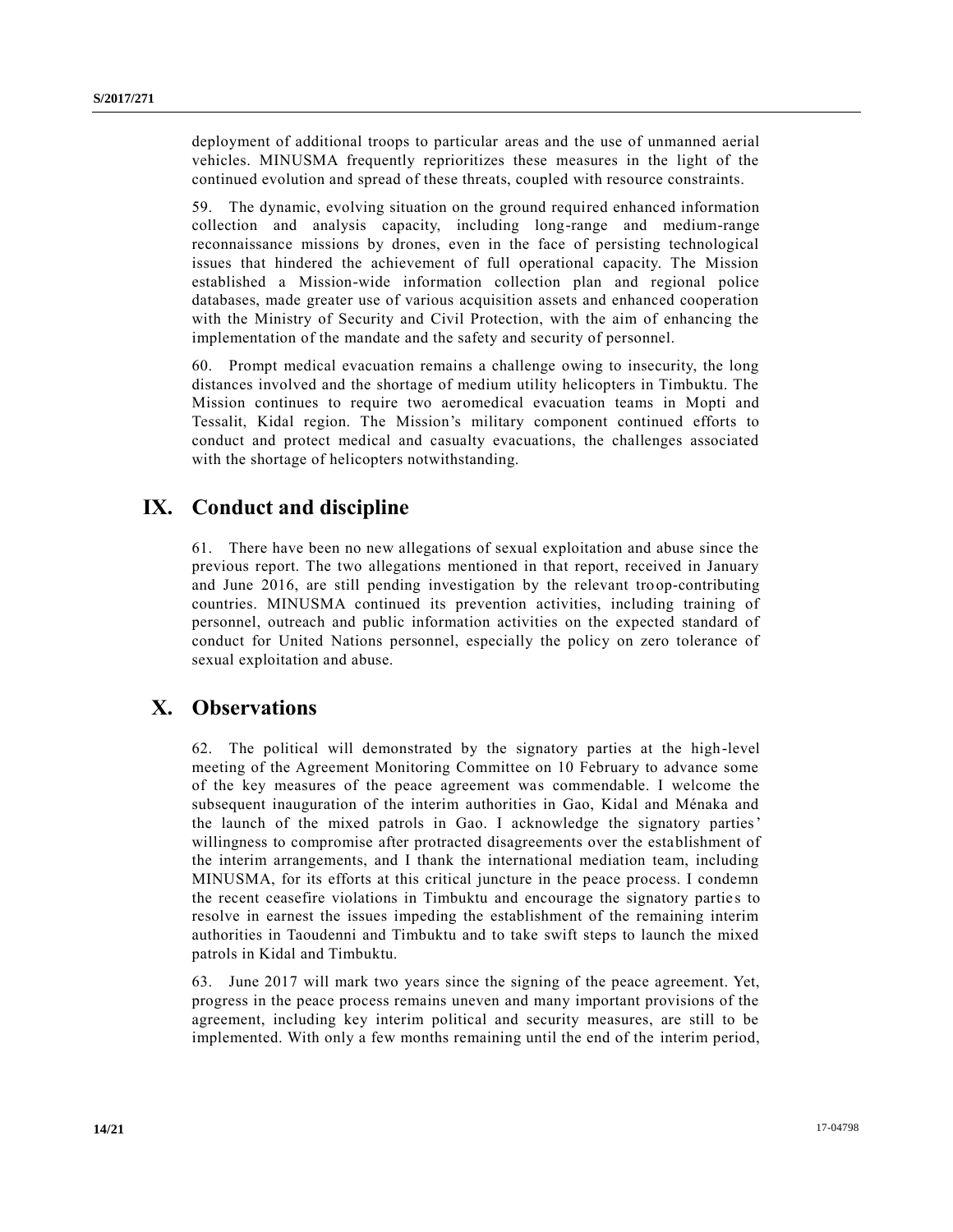immense tasks lie ahead and require redoubled efforts and good faith by all parties. There is a genuine risk that the recent gains could easily be reversed without the genuine commitment of the signatory parties to moving forward and achieving tangible results. The growing insecurity in Mali and across its borders further accentuates the urgent need for the signatory parties to stand together and counter common security threats. I strongly urge them to sustain their renewed commitment to the peace process and implement the peace agreement in full, without further delay. Obstacles to the peace process only further damage Mali, its people and its neighbours. The signatory parties must recall that the onus is on them to fulfil their obligations in the best interest of their people and the region.

64. The signatory parties must continue to tackle their differences through constructive dialogue, with the active support of the international mediation team and MINUSMA. This is the only way to move forward with the peace process. The conférence d'entente nationale offers a crucial opportunity to consider the root causes of the conflict and enhance inclusiveness in the peace process. The meaningful participation of the opposition parties, signatory armed groups and civil society, including women and youth, in the preparation and organization of the conference will be essential for Mali in meeting its peace and reconciliation objectives. I call upon all Malian stakeholders to contribute to the organization and conduct of the conference in a spirit of inclusion and unity.

65. Naturally, a genuine reconciliation process must be accompanied by specific steps to reform relevant national institutions. It will therefore be critical for the constitutional review and its referendum, scheduled for July, to take into consideration the conclusions of the conference. The tight timeline notwithstanding, it remains critical for contentious issues to be resolved through genuine dialogue and consultations. I encourage the signatory parties to maximize the new consultation framework under the auspices of the High Representative of the President and to take forward the envisaged inclusive consultations. I also encourage the Agreement Monitoring Committee to expedite the appointment of an independent observer, as recommended at the high-level meeting.

66. The interim measures must be underpinned by efforts to restore State authority and the rule of law throughout Mali and expand development in the north and elsewhere to the benefit of all Malians. I regret that progress towards comprehensive State reform has thus far been limited. The finalization of a national strategy for security sector reform and the establishment of integration criteria are urgently required to enable members of the signatory armed groups to join security institutions. The signatory armed groups must expedite the cantonment of their combatants. I reiterate my call upon the Government to complete the redeployment plan for the Malian defence and security forces, based on which MINUSMA can determine its support. It is critical for the Government to demonstrate strong resolve to deliver peace dividends to the population in the north and other affected areas. I encourage the Government to seize the opportunity created by the establishment of the interim authorities to accelerate its efforts to ensure that communities benefit from those dividends. I further encourage the international community to contribute the funds pledged at the international conference for the economic recovery and development of Mali held in October 2015.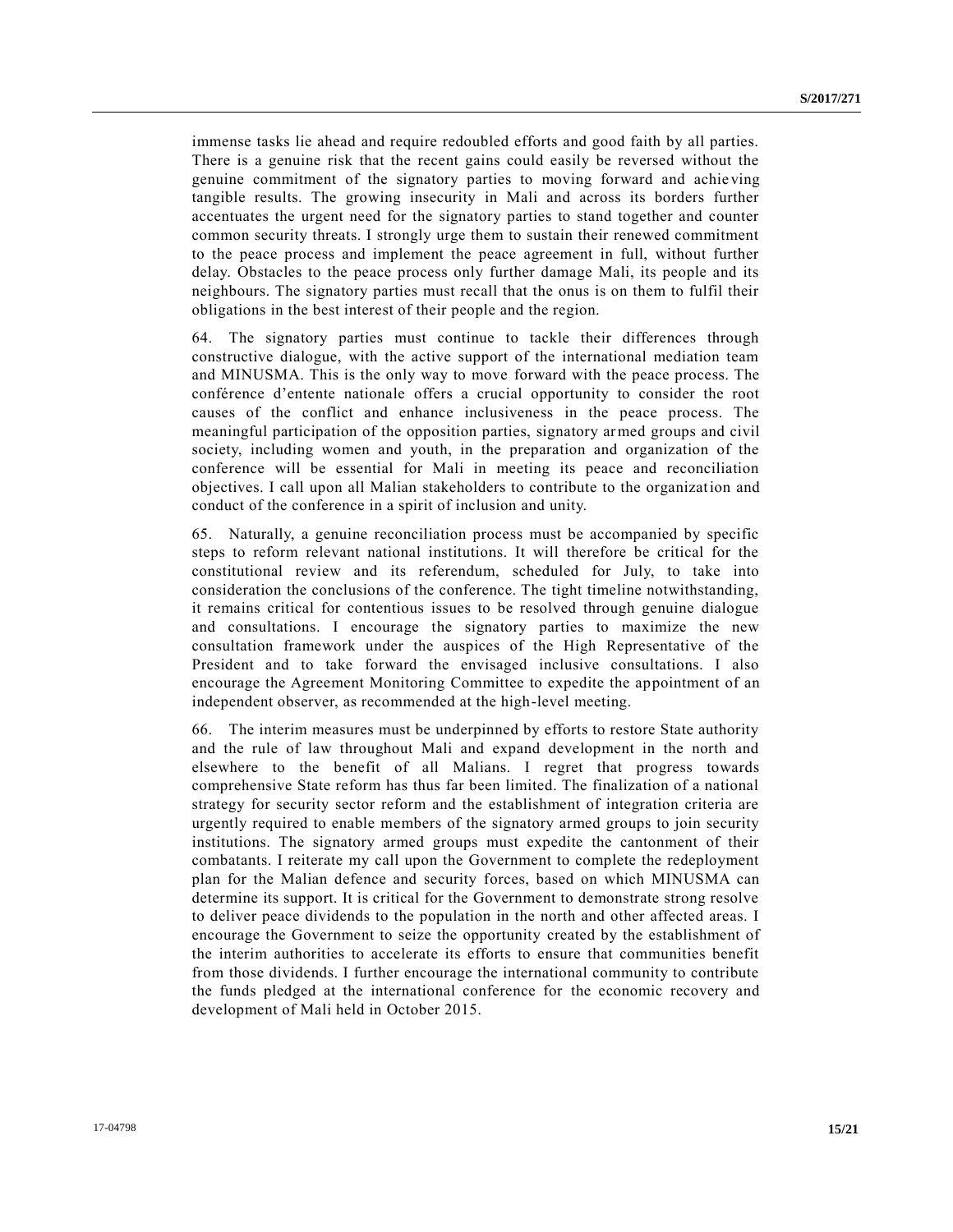67. The security situation continues to deteriorate, in particular in the centre of Mali, but also in the north. The attack in Gao on 18 January against members of the mixed patrols is a manifestation of the increased influence of terrorist groups and spoilers and their determination to derail the peace process. I am deeply concerned by the increasingly sophisticated modus operandi of these groups in their attacks against Malian, French and MINUSMA forces and against the signatory armed groups and civilians. I condemn in the strongest terms these continuing attacks. I express my deepest condolences to the families of the victims, the Government of Mali and the Governments of the countries of the United Nations peacekeepers. I reiterate that attacks targeting United Nations peacekeepers constitute war crimes under international law and call upon the Government to swiftly bring the perpetrators to justice.

68. In the absence of State authority in some parts of the central regions, violent extremists continue to manipulate public sentiment and endanger the safety and security of civilians. I urge the Government to expedite efforts to re -establish State authority in those regions. I reiterate that all Malian parties have a responsibility to respond to the legitimate grievances and concerns of their constituencies to prevent radicalization and the spread of violent extremism. I welcome the development of a multidimensional strategy for the central regions by the Government. MINUSMA stands ready to actively support the implementation of the strategy. Meanwhile, transnational organized crime and illicit trafficking continue to have an impact on the security situation in Mali and the subregion. Those criminal activities, which provide steady income for violent extremist groups operating in Mali and targeting MINUSMA and others, directly interfere with peace efforts and the implementation of the peace agreement. I remain concerned at this negative trend and note the urgency of taking measures against those who obstruct or threaten the peace process. I intend to submit recommendations in this respect in subsequent reports.

69. The growing insecurity across the southern borders with Burkina Faso and the Niger continues to demonstrate the need for enhanced regional cooperation to address security threats. I commend in this regard the initiative by the States members of the Group of Five for the Sahel to control their common borders and enhance their capacity to combat terrorism through the creation of a regional force. In my meetings with the Heads of State of the Group of Five for the Sahel, I have agreed to reach out to the Security Council with regard to their initiative and the forms of United Nations support to be seriously considered. I recognize that the proposed military response needs to be aligned with the peace agreement and undertaken in close cooperation with Operation Barkhane, the existing counterterrorism operation. The initiative has the potential to help to create an improved operational environment for MINUSMA, and I urge the States members of the Group to maintain their contributions to the Mission, while at the same time making available the capacities required to operationalize the decisions taken at the meeting in Bamako on 8 March. MINUSMA is committed to providing immediate support measures to the Malian armed forces within the scope of resolution [2295 \(2016\).](http://undocs.org/S/RES/2295(2016))

70. MINUSMA continues to operate in one of the most hostile environments for peacekeeping. The Mission remains the sole regular force with a constant presence throughout northern Mali in a security vacuum created by delays in the peace process and the absence of operational national defence and security forces. The slow pace of implementation of the peace agreement and the deterioration of the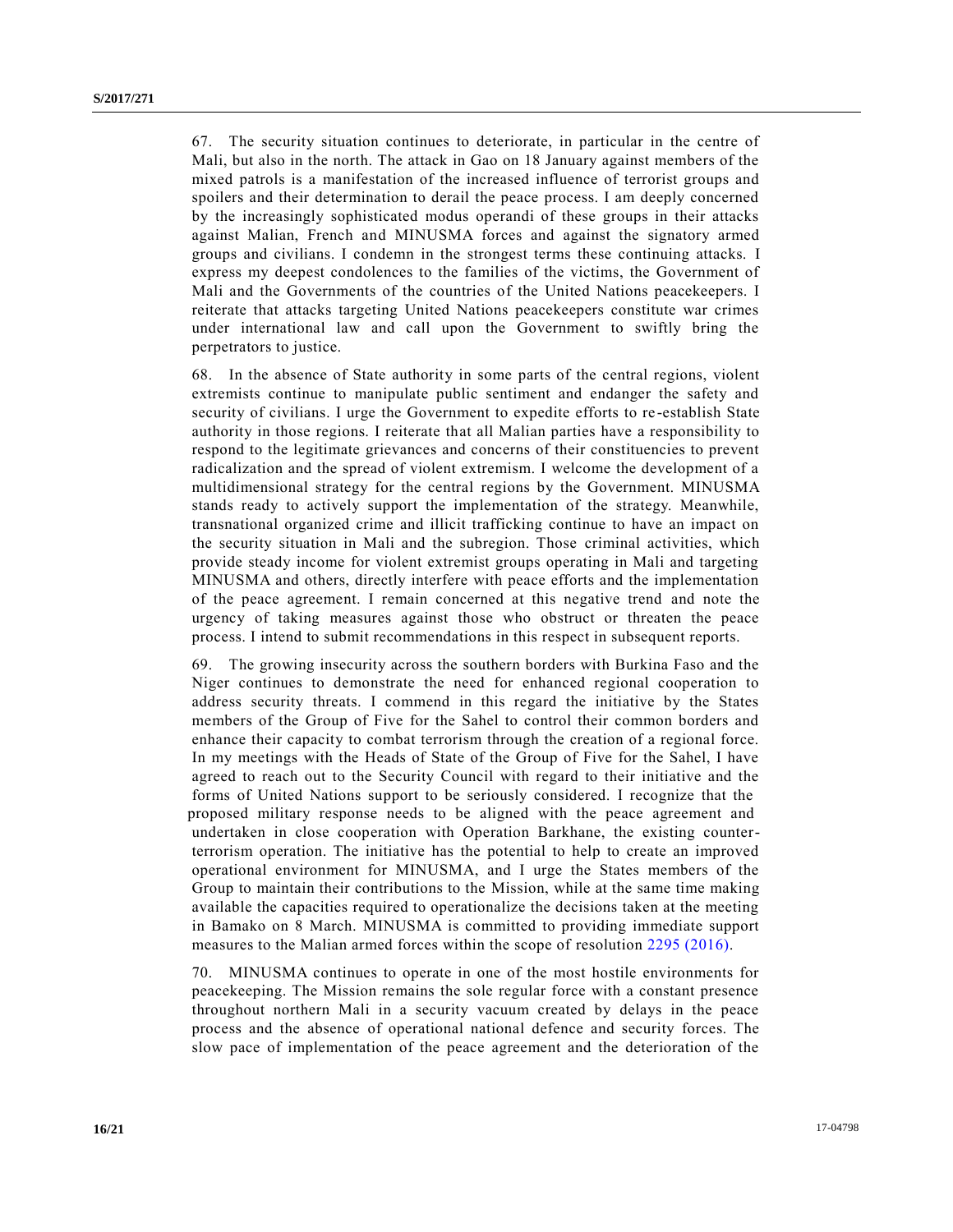security situation indicate that demands on and expectations of MINUSMA and the French forces will remain high. Consequently, the Mission constantly reviews and takes the corrective measures necessary to adapt its footprint and enhance the safety and security of its personnel, bearing in mind that MINUSMA remains the primary target of terrorist attacks. The current operational environment suggests that this trend will continue.

71. Since the adoption of resolution [2295 \(2016\),](http://undocs.org/S/RES/2295(2016)) MINUSMA has adopted a more robust and proactive posture. Nevertheless, it continues to experience a significant lack of the personnel and capabilities required to implement its mandate, including the protection of civilians and the creation of humanitarian space. Months after the adoption of the resolution, none of the additional authorized military and police personnel  $-2,049$  and 480, respectively  $-$  and none of the additional military assets authorized have been deployed, the determined efforts to generate them notwithstanding. This lack of critical capacity has been compounded by the delays in deploying the quick-reaction force to Mopti. Support from all troop- and policecontributing countries is required now more than ever. I call upon Member States to help to fill these capability gaps, including urgently required helicopter units, an intelligence, surveillance and reconnaissance company, airfield support units, a special forces company, an explosive ordnance disposal company, a combat convoy battalion, armoured personnel carriers and armoured cars for individual police officers.

72. Humanitarian actors continue to deliver assistance to communities and individuals in need, despite difficult access in an extremely challenging environment. I remind all actors hampering access of their obligations under international humanitarian law to refrain from any action that deepens the suffering of people in need. I strongly encourage the Government to redouble its efforts to expand the coverage of basic social services in northern and central Mali. I further encourage international partners to contribute generously to the humanitarian response plan for 2017, which would help to address the needs of crisis-affected people. I applaud the contributions of the United Nations agencies, funds and programmes to support the efforts of the authorities to provide service s to the population, especially in the north. This is vital to bringing peace dividends and reinforcing the link between short-term humanitarian assistance and long-term development needs. I stress the need for continued coordination and integrated efforts to achieve these objectives and provide timely responses to emerging needs in northern and central Mali.

73. I strongly condemn human rights violations and abuses committed by State actors, armed groups and violent extremist groups, among others. I remain particularly concerned about allegations of human rights violations committed in the name of countering violent extremism. Tackling impunity is an essential component of reconciliation. It is essential that Malian stakeholders maintain their commitment to combating impunity, including by strengthening internal mechanisms for the defence and security forces. The taking of statements initiated by the Truth, Justice and Reconciliation Commission signals an important step in identifying victims and conducting investigations. MINUSMA remains committed to supporting transitional justice, including by continuing to assist the Committee.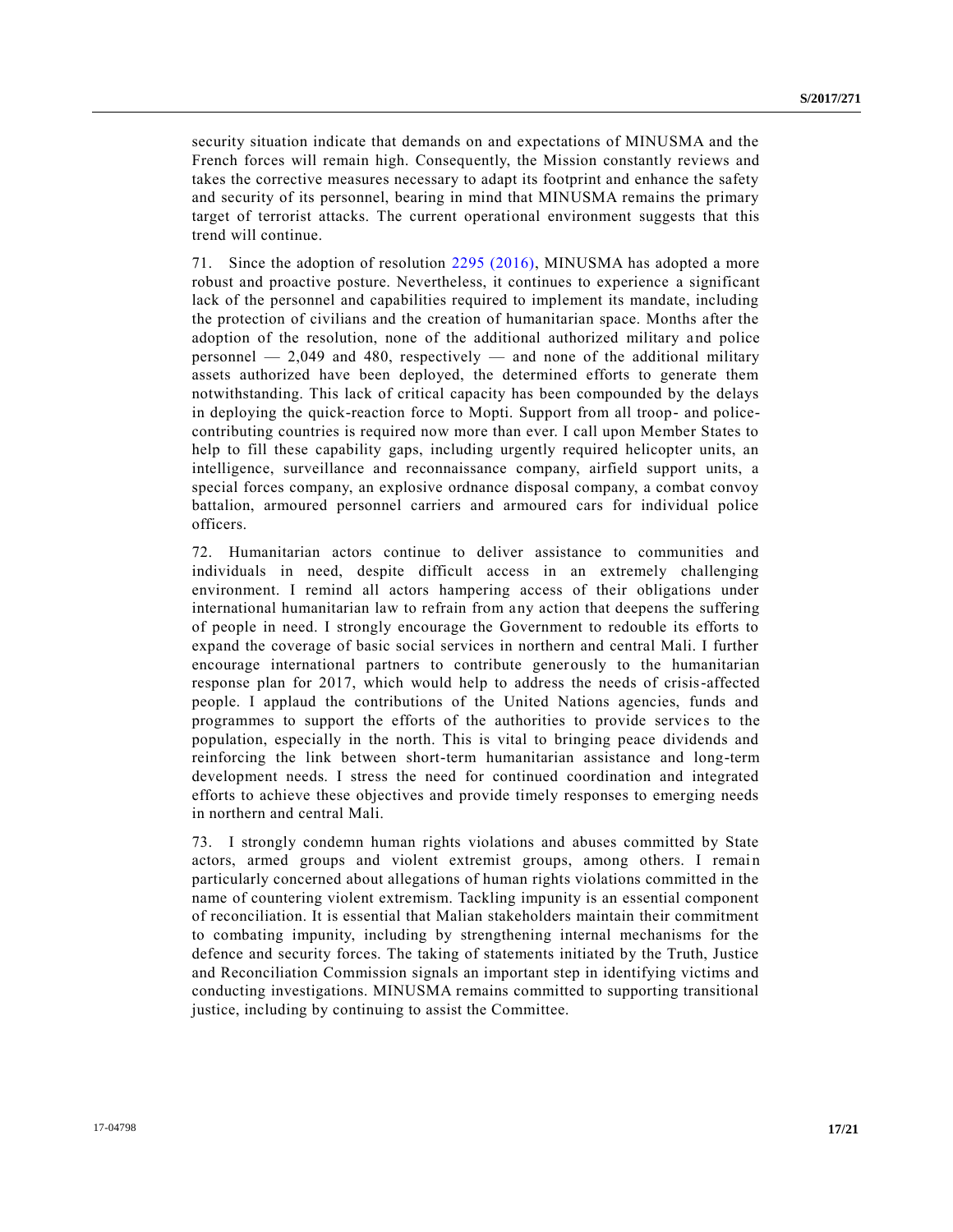74. I express my sincere gratitude to my Special Representative, Mahamat Saleh Annadif, for his tireless efforts in advancing the peace process. I pay tribute to the women and men of MINUSMA and to the troop- and police-contributing countries for their dedication to the cause of peace and for working in such arduous locations under continued difficult conditions. I commend the members of the international mediation team led by Algeria for their sustained support to the Malian parties. I express my gratitude to the African Union, the Economic Community of Western African States, the European Union, bilateral partners and United Nations agencies, funds and programmes, as well as non-governmental organizations and all other partners, who spare no effort to contribute to peace and security in Mali.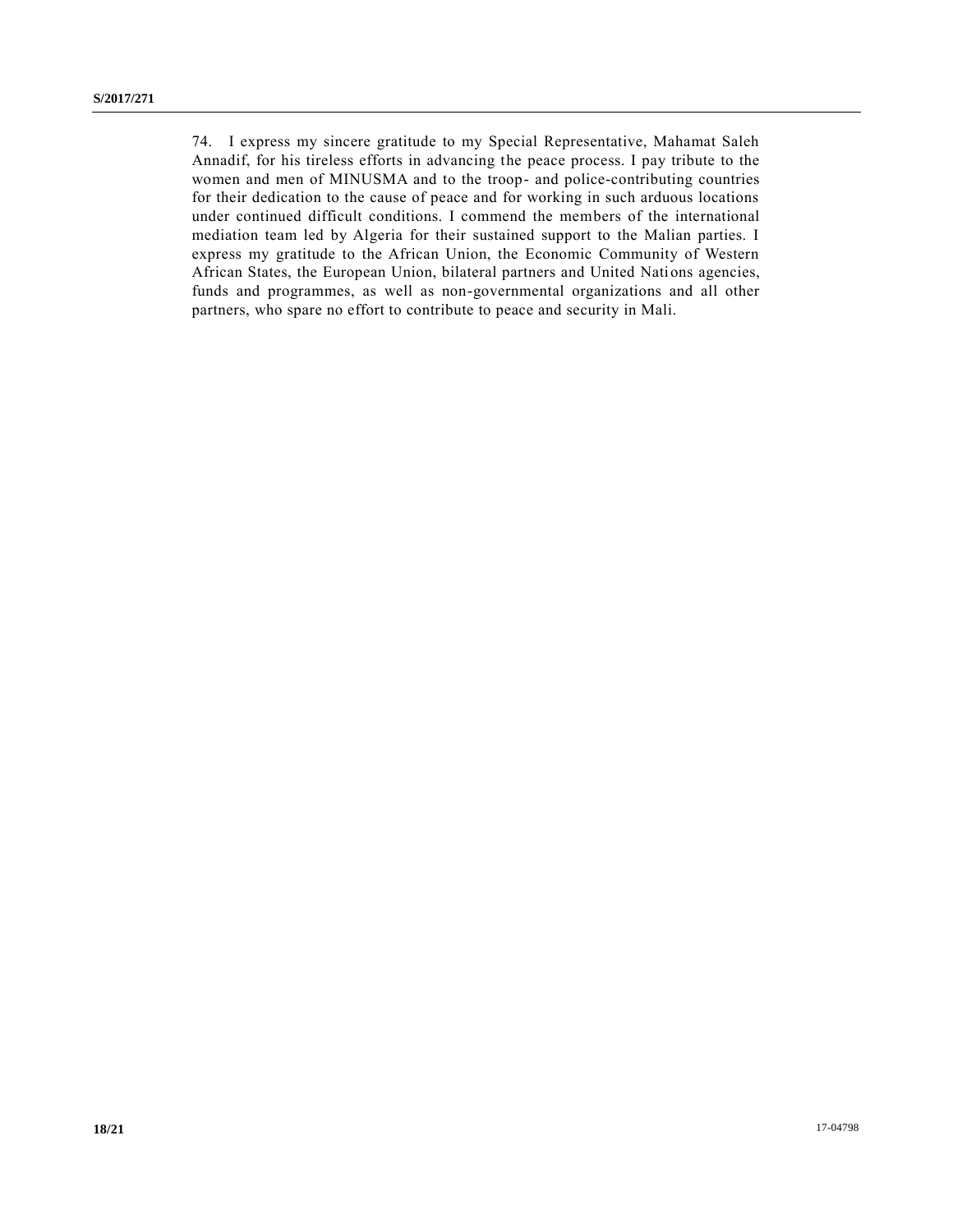## **Annex**

# **Military and police strength of the United Nations Multidimensional Integrated Stabilization Mission in Mali as at 15 March 2017**

| Country                | Military component<br>(staff officers and units) |                  |                  | Police component           |                |                |                     |                  |       |                |                |                        |  |
|------------------------|--------------------------------------------------|------------------|------------------|----------------------------|----------------|----------------|---------------------|------------------|-------|----------------|----------------|------------------------|--|
|                        |                                                  |                  |                  | Individual police officers |                |                | Formed police units |                  |       | Total police   |                |                        |  |
|                        | Men                                              | Women            | Total            | Men                        | Women          | Total          | Men                 | Women            | Total | Men            | Women          | $\operatorname{Total}$ |  |
| Armenia                | $\mathbf{1}$                                     |                  | $\mathbf{1}$     |                            |                |                |                     |                  |       |                |                |                        |  |
| Austria                | 6                                                |                  | 6                |                            |                |                |                     |                  |       |                |                |                        |  |
| Bangladesh             | 1 5 2 9                                          |                  | 1 5 2 9          |                            |                |                | 136                 |                  | 136   | 136            |                | 136                    |  |
| Belgium                | $\boldsymbol{7}$                                 |                  | $\boldsymbol{7}$ |                            |                |                |                     |                  |       |                |                |                        |  |
| Benin                  | 257                                              |                  | 257              | 18                         | $\,1$          | 19             | 140                 |                  | 140   | 158            | $\mathbf{1}$   | 159                    |  |
| Bhutan                 | $\mathfrak{Z}$                                   |                  | 3                |                            |                |                |                     |                  |       |                |                |                        |  |
| Bosnia and Herzegovina | $\sqrt{2}$                                       |                  | $\sqrt{2}$       |                            |                |                |                     |                  |       |                |                |                        |  |
| Burkina Faso           | 1671                                             | 45               | 1716             | 27                         | $\mathbf{1}$   | 28             | 131                 | $\boldsymbol{7}$ | 138   | 158            | $\,8\,$        | 166                    |  |
| Burundi                |                                                  |                  |                  | 10                         |                | 10             |                     |                  |       | 10             |                | $10\,$                 |  |
| Cambodia               | 296                                              | $\boldsymbol{7}$ | 303              |                            |                |                |                     |                  |       |                |                |                        |  |
| Cameroon               | $\overline{c}$                                   |                  | $\overline{c}$   | 14                         |                | 14             |                     |                  |       | 14             |                | 14                     |  |
| Chad                   | 1 3 9 0                                          | $\overline{2}$   | 1 3 9 2          | $\overline{4}$             | $\overline{4}$ | $\,$ $\,$      |                     |                  |       | $\overline{4}$ | $\overline{4}$ | $\,$ 8 $\,$            |  |
| China                  | 380                                              | 19               | 399              |                            |                |                |                     |                  |       |                |                |                        |  |
| Côte d'Ivoire          | $\boldsymbol{7}$                                 |                  | $\tau$           |                            |                |                |                     |                  |       |                |                |                        |  |
| Czechia                | 24                                               | $\mathbf{1}$     | 25               |                            |                |                |                     |                  |       |                |                |                        |  |
| Denmark                | 30                                               | $\mathbf{1}$     | 31               | 9                          |                | 9              |                     |                  |       | 9              |                | 9                      |  |
| Egypt                  | 67                                               |                  | 67               | $\overline{4}$             |                | $\overline{4}$ |                     |                  |       | $\overline{4}$ |                | $\overline{4}$         |  |
| El Salvador            | 85                                               | $\tau$           | 92               |                            |                |                |                     |                  |       |                |                |                        |  |
| Estonia                | 10                                               |                  | 10               |                            |                |                |                     |                  |       |                |                |                        |  |
| Ethiopia               | $\mathbf{1}$                                     |                  | $\mathbf{1}$     |                            |                |                |                     |                  |       |                |                |                        |  |
| Finland                | 6                                                |                  | 6                | 5                          |                | 5              |                     |                  |       | 5              |                | $\sqrt{5}$             |  |
| France                 | 25                                               | $\mathbf{1}$     | 26               | 9                          |                | 9              |                     |                  |       | 9              |                | 9                      |  |
| Gambia                 | $\overline{4}$                                   |                  | $\overline{4}$   |                            |                |                |                     |                  |       |                |                |                        |  |
| Germany                | 493                                              | 14               | 507              | 11                         | $\overline{c}$ | 13             |                     |                  |       | 11             | $\overline{c}$ | 13                     |  |
| Ghana                  | 219                                              |                  | 219              |                            |                |                |                     |                  |       |                |                |                        |  |
| Guinea                 | 858                                              |                  | 858              | 6                          | $\mathfrak{Z}$ | 9              |                     |                  |       | 6              | 3              | 9                      |  |
| Guinea-Bissau          | $\,1\,$                                          |                  | $\mathbf{1}$     |                            |                |                |                     |                  |       |                |                |                        |  |
| Hungary                |                                                  |                  |                  | $\mathbf{1}$               |                | $\mathbf{1}$   |                     |                  |       | $\mathbf{1}$   |                | $\mathbf{1}$           |  |
| Indonesia              | 6                                                |                  | 6                |                            |                |                |                     |                  |       |                |                |                        |  |
| Italy                  | $\mathbf{1}$                                     |                  | $\mathbf{1}$     |                            |                |                |                     |                  |       |                |                |                        |  |
| Jordan                 | $\mathbf{1}$                                     |                  | $\mathbf{1}$     | 5                          |                | 5              |                     |                  |       | 5              |                | 5                      |  |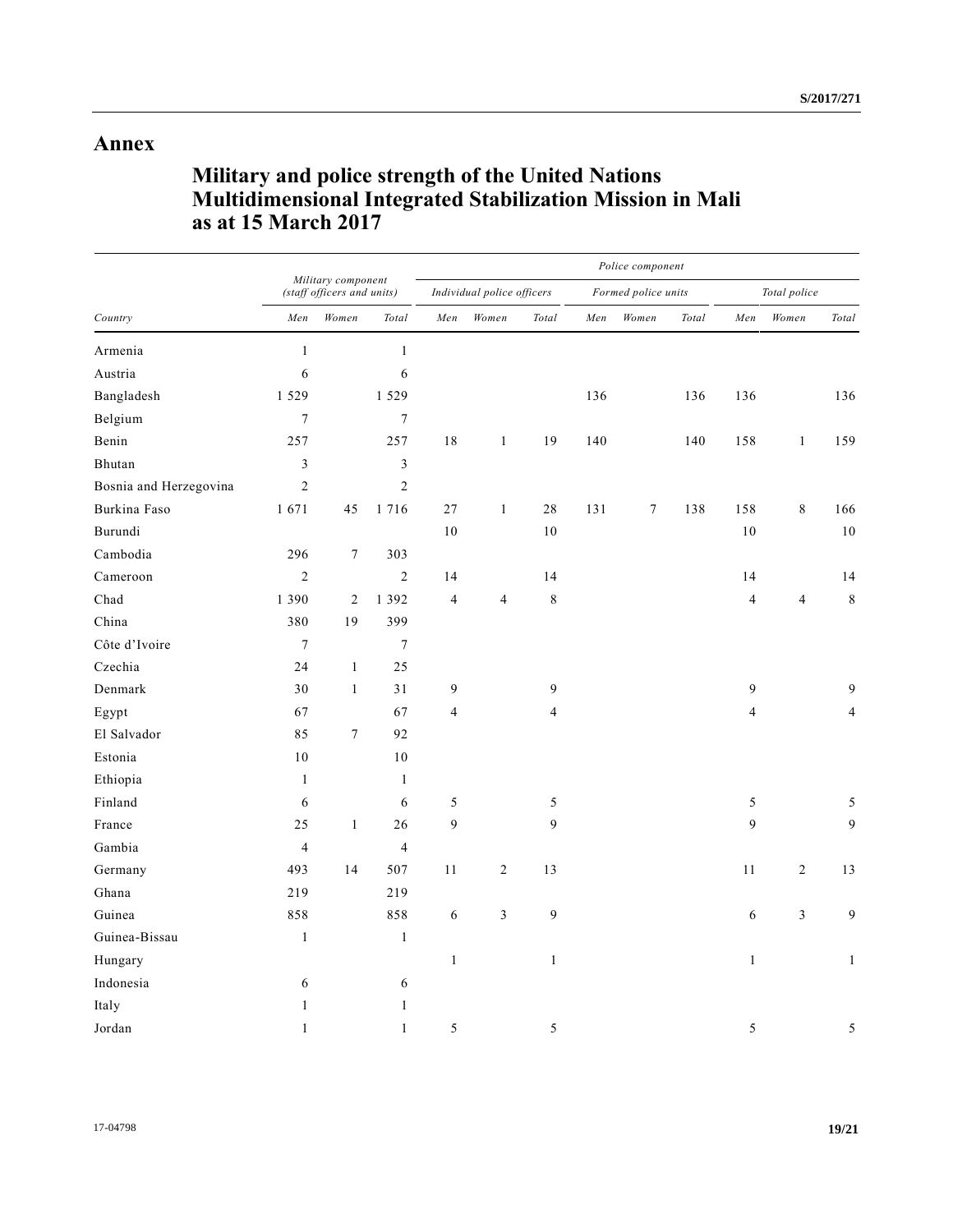### **S/2017/271**

|                                                         |                                                  |                |                | Police component           |                |                |                     |       |       |                  |                |              |  |
|---------------------------------------------------------|--------------------------------------------------|----------------|----------------|----------------------------|----------------|----------------|---------------------|-------|-------|------------------|----------------|--------------|--|
| Country                                                 | Military component<br>(staff officers and units) |                |                | Individual police officers |                |                | Formed police units |       |       | Total police     |                |              |  |
|                                                         | Men                                              | Women          | Total          | Men                        | Women          | Total          | Men                 | Women | Total | Men              | Women          | Total        |  |
| Kenya                                                   | 5                                                | $\overline{3}$ | 8              |                            |                |                |                     |       |       |                  |                |              |  |
| Latvia                                                  | $\overline{\mathbf{3}}$                          |                | 3              |                            |                |                |                     |       |       |                  |                |              |  |
| Liberia                                                 | 72                                               | 6              | 78             |                            |                |                |                     |       |       |                  |                |              |  |
| Lithuania                                               | $\overline{4}$                                   |                | 4              |                            |                |                |                     |       |       |                  |                |              |  |
| Madagascar                                              |                                                  |                |                | $\mathbf{1}$               |                | $\mathbf{1}$   |                     |       |       | $\mathbf{1}$     |                | $\mathbf{1}$ |  |
| Mauritania                                              | 4                                                |                | $\overline{4}$ |                            |                |                |                     |       |       |                  |                |              |  |
| Nepal                                                   | 146                                              | 3              | 149            |                            |                |                |                     |       |       |                  |                |              |  |
| Netherlands                                             | 348                                              | 30             | 378            | 22                         | 3              | 25             |                     |       |       | 22               | $\overline{3}$ | 25           |  |
| Niger                                                   | 859                                              |                | 859            | 11                         | 14             | 25             |                     |       |       | 11               | 14             | 25           |  |
| Nigeria                                                 | 64                                               | 17             | 81             |                            |                |                | 118                 | 22    | 140   | 118              | 22             | 140          |  |
| Norway                                                  | 14                                               | 1              | 15             |                            |                |                |                     |       |       |                  |                |              |  |
| Portugal                                                | 60                                               | 8              | 68             |                            |                |                |                     |       |       |                  |                |              |  |
| Romania                                                 | $\mathbf{1}$                                     |                | $\mathbf{1}$   | $\tau$                     |                | 7              |                     |       |       | $\tau$           |                | 7            |  |
| Senegal                                                 | 577                                              |                | 577            | 11                         |                | 11             | 269                 | 9     | 278   | 280              | 9              | 289          |  |
| Sierra Leone                                            | 6                                                |                | 6              |                            |                |                |                     |       |       |                  |                |              |  |
| Sri Lanka                                               | $\overline{4}$                                   |                | $\overline{4}$ |                            |                |                |                     |       |       |                  |                |              |  |
| Sweden                                                  | 193                                              | 13             | 206            | 6                          | 3              | 9              |                     |       |       | 6                | $\overline{3}$ | 9            |  |
| Switzerland                                             | 6                                                |                | 6              | $\overline{2}$             |                | $\overline{c}$ |                     |       |       | $\boldsymbol{2}$ |                | 2            |  |
| Togo                                                    | 911                                              | 28             | 939            | $\overline{3}$             | 8              | 11             | 134                 | 6     | 140   | 137              | 14             | 151          |  |
| Tunisia                                                 |                                                  |                |                | 53                         | $\overline{c}$ | 55             |                     |       |       | 53               | $\overline{2}$ | 55           |  |
| Turkey                                                  |                                                  |                |                | $\mathbf{1}$               |                | $\mathbf{1}$   |                     |       |       | $\mathbf{1}$     |                | $\mathbf{1}$ |  |
| United Kingdom of Great<br>Britain and Northern Ireland | $\overline{2}$                                   |                | $\overline{c}$ |                            |                |                |                     |       |       |                  |                |              |  |
| United States of America                                | 20                                               | 5              | 25             |                            |                |                |                     |       |       |                  |                |              |  |
| Yemen                                                   | 6                                                |                | 6              | $\overline{9}$             |                | 9              |                     |       |       | 9                |                | 9            |  |
| <b>Total</b>                                            | 10 687                                           |                | 211 10 898     | 249                        | 41             | 290            | 928                 | 44    | 972   | 1 1 7 7          | 85             | 1 2 6 2      |  |